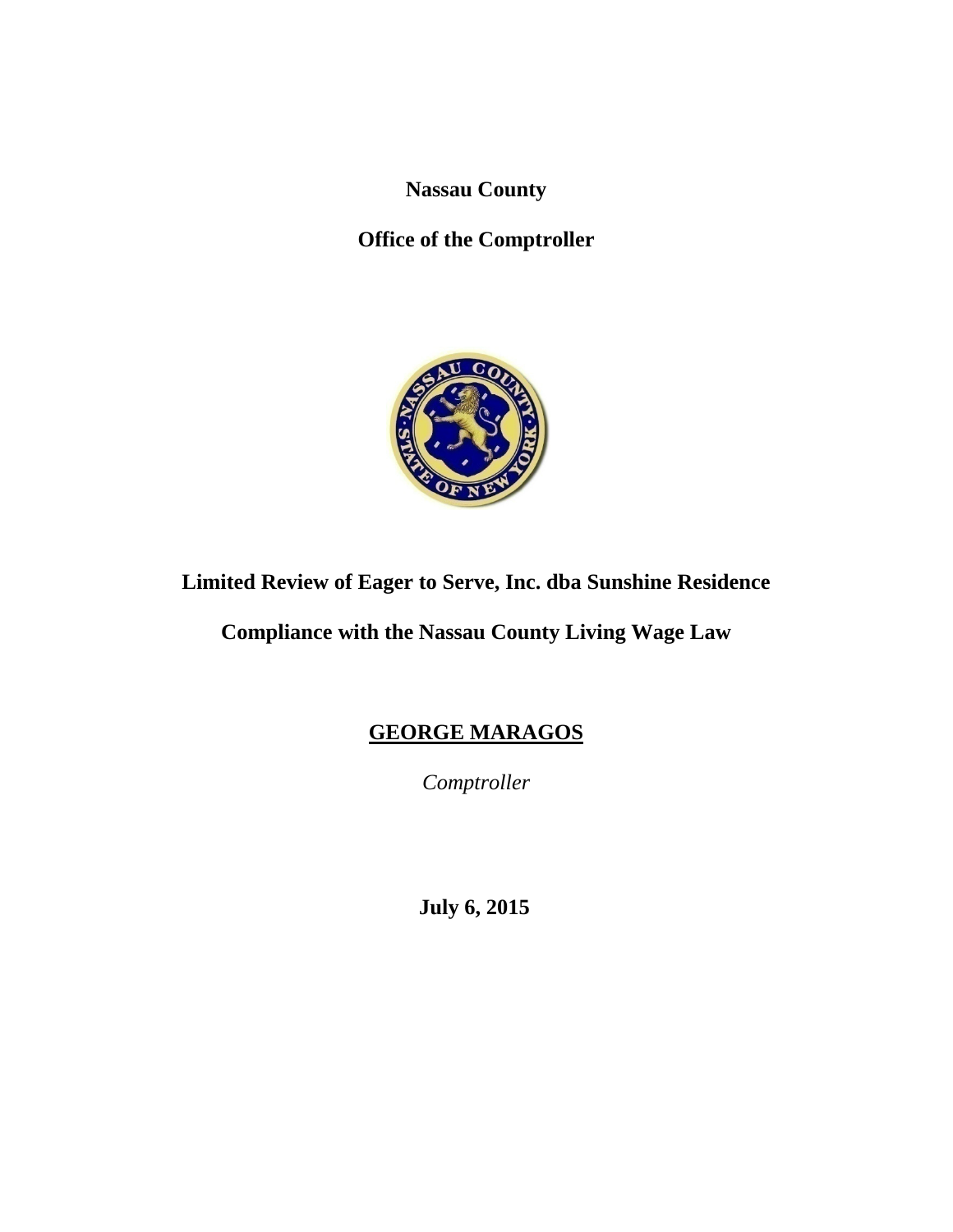# **NASSAU COUNTY**  *OFFICE OF THE COMPTROLLER*

# **George Maragos**

*Comptroller* 

James Garner *Chief Deputy Comptroller* 

Raymond J. Averna, Esq. *Deputy Comptroller* 

Jostyn Hernandez *Director of Communications* 

Sergio A. Blanco *Counsel to the Comptroller* 

Michael E. Olney *Counsel to the Comptroller* 

#### Review Staff

JoAnn Greene *Director of Field Audit* 

> Bebe Belkin *Supervisor*

Aurora Scifo *Deputy Director of Field Audit* 

> Denise Gianotti *Field Auditor*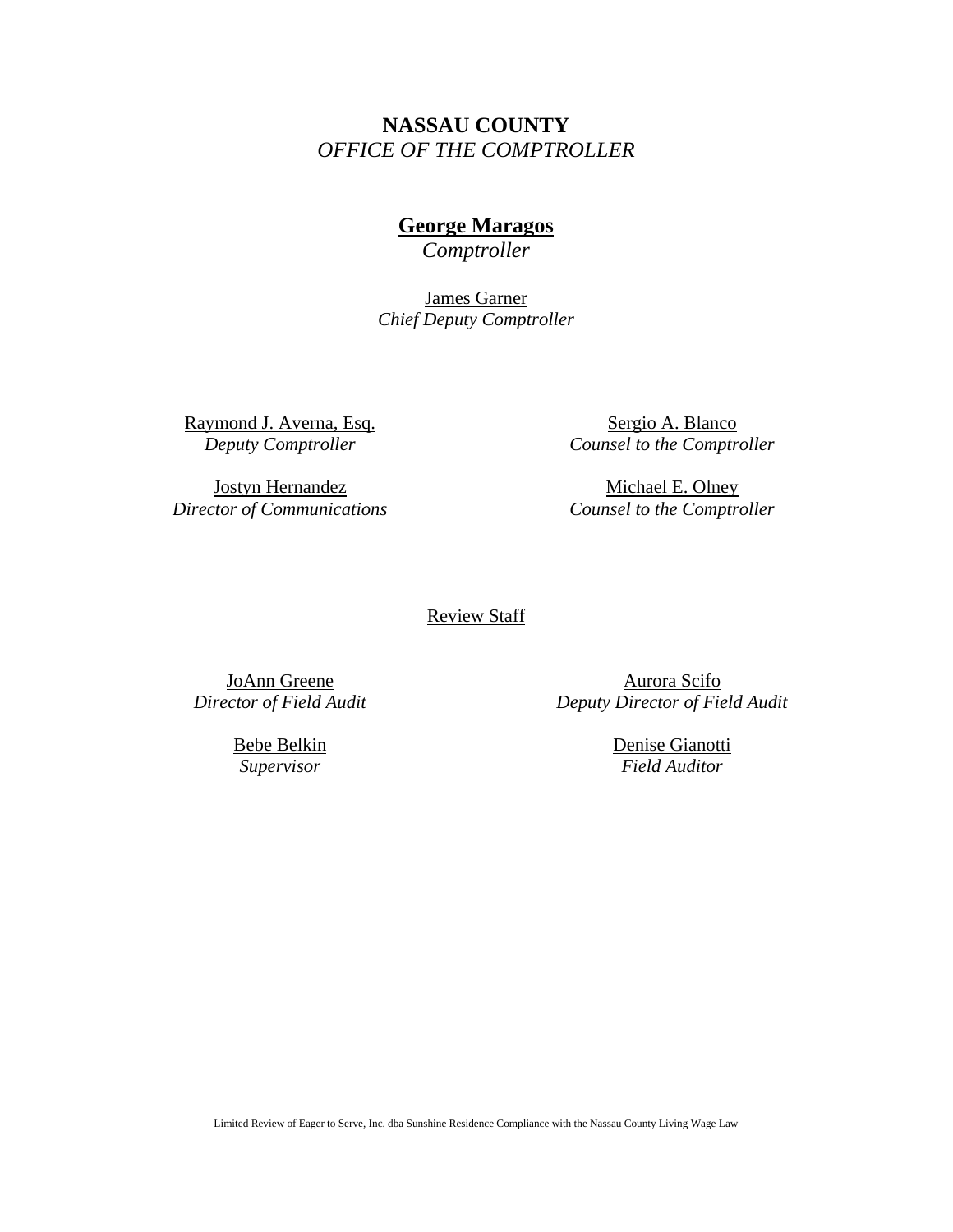#### **Introduction**

Eager To Serve, Inc., a  $501(c)(3)$  not-for-profit agency, is doing business as the Sunshine Residence ("SR"). In accordance with a Memorandum of Understanding ("MOU") between Nassau County and Eager To Serve, Inc., the County paid SR predetermined daily rates to provide Family or Single Adult Shelter Facilities. The MOU requires the SR to comply with the County's Living Wage  $Law<sup>1</sup>$  and the related Rules<sup>2</sup>.

#### **Purpose**

The purpose of the audit was to verify that employees of SR were paid the applicable Living Wage rate and that eligible employees received Compensated Time Off in compliance with the Living Wage Law.

#### **Key Findings:**

 $\overline{a}$ 

The key findings of the review were:

- Hourly rates paid to employees were less than the rates mandated by the Law. For the three year period 2012 through 2014, a total of \$4,899 is due to 11 employees.
- SR did not pay overtime in accordance with the Fair Labor Standards Act which is the rate of one and one half the regular rate of pay for hours worked in excess of 40 hours per week. For the period 2012-2014, overtime in the amount of \$217 is due to two employees.
- SR employees were not paid on a timely basis, as required by New York State Labor Law. There was a significant lapse in the processing time that occurred from the date worked on the employee's timesheet to the date the employee received pay (check was cut). We found that the number of days ranged from 27 to 658 days from the last date of the work period to the pay date (check date).
- Discrepancies were found between the number of hours worked by employees as listed on paystubs and the hours shown on timesheets. This may have resulted in employees not being paid for the proper number of hours worked.
- SR failed to comply with the terms of section 5 (2b) of the Living Wage Law as well as the MOU with the County by not providing complete original payroll records to the Comptroller's Office for 2014. The pay period begin and end dates, and the number of hours worked were missing for almost 80 percent of the payroll dates.

<sup>&</sup>lt;sup>1</sup> "Nassau County Living Wage Law," Nassau Co. Misc. Laws, Title 57, (2007) as amended. <sup>2</sup> Rules of the Nassau County Comptroller and Rules of the Nassau County Executive.

Limited Review of Eager to Serve, Inc. dba Sunshine Residence Compliance with the Nassau County Living Wage Law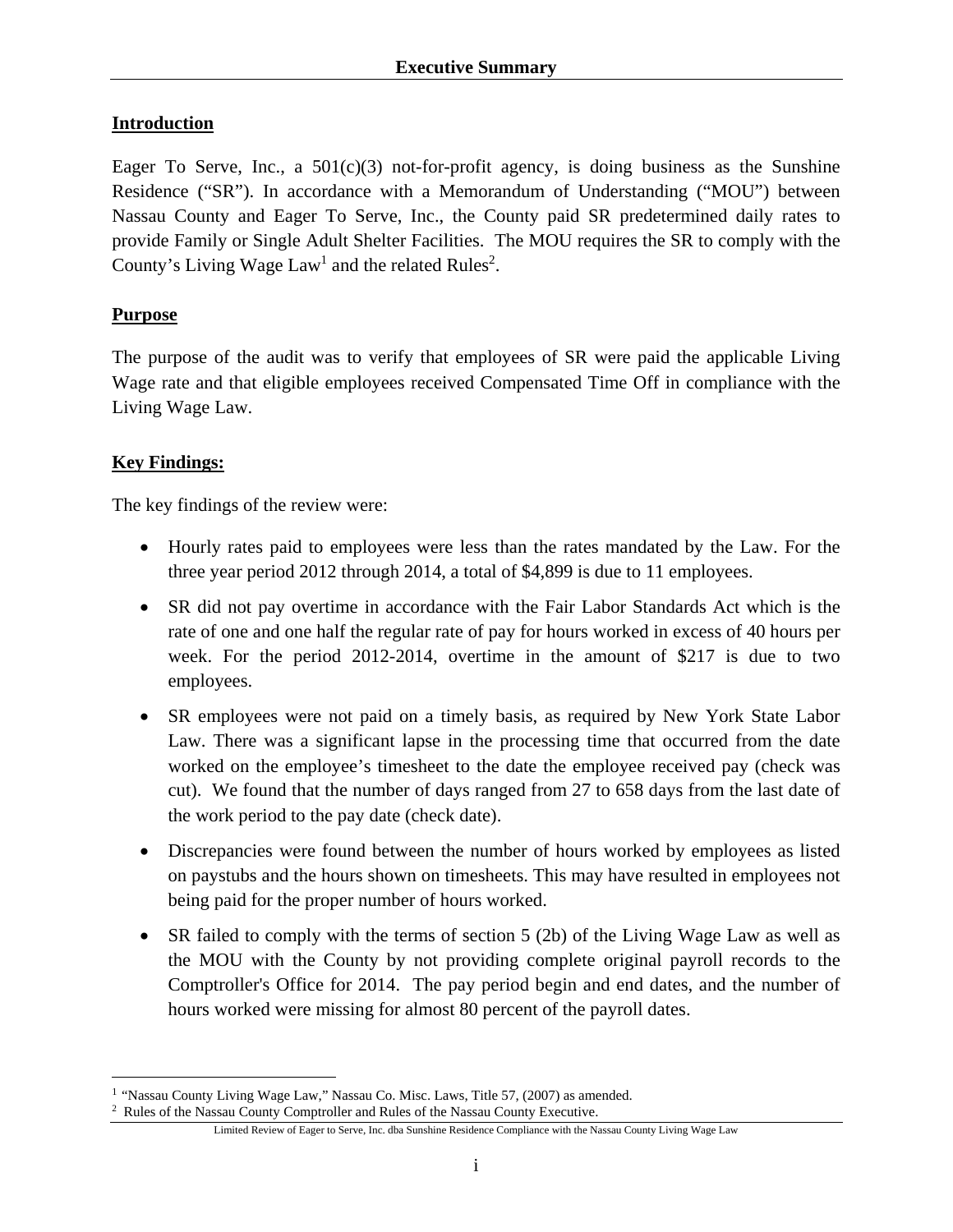- SR's Compensated Time Off policies were not in compliance with the Living Wage Law, resulting in eligible employees not being paid for accrued time off totaling \$4,266. SR did not maintain any Compensated Time Off Accrual and Utilization Schedule to track the leave balances for its employees. In addition, upon termination and at the end of the year all unused leave time is forfeited.
- SR did not file the required Federal IRS Annual Form 990 Information Return for the years 2012 through 2014.

#### **Key Recommendations:**

We recommend that SR should:

- compensate the 11 employees the amounts owed and provide proof of payment with supporting calculations to the Comptroller's Office.
- adhere to the policies stated in the Fair Labor Standards Act regarding overtime pay.
- calculate the amount of overtime pay due each employee for the years prior to 2014 and issue back pay.
- correct its payroll payment practices to ensure that all employees are paid in a timely manner, not less than semi-monthly, as required by NYS Labor Law.
- correct its payroll practices to ensure that timesheets are accurately maintained and agree with paystub payroll information.
- modify the way it documents the payroll in QuickBooks by adding the number of hours worked and the work dates in accordance with the Living Wage Law and to comply with the Memorandum of Understanding with the County.
- keep proper records of each employee's Compensated Time Off accruals, usage, and balances.
- accrue Compensated Time Off for any employee working 20 or more hours per week.
- pay any Compensated Time Off accruals to employees that have been terminated and calculate the amount of Compensated Time Off due each existing employee and issue back pay; provide proof of all employee payments to the Comptroller's Office.
- amend the "Employee Benefits" section of the Employee Manual by removing statements that refer to forfeiting compensated days off, and length of service period as eligibility for leave.
- file Federal Form 990 in a timely manner as required by the MOU.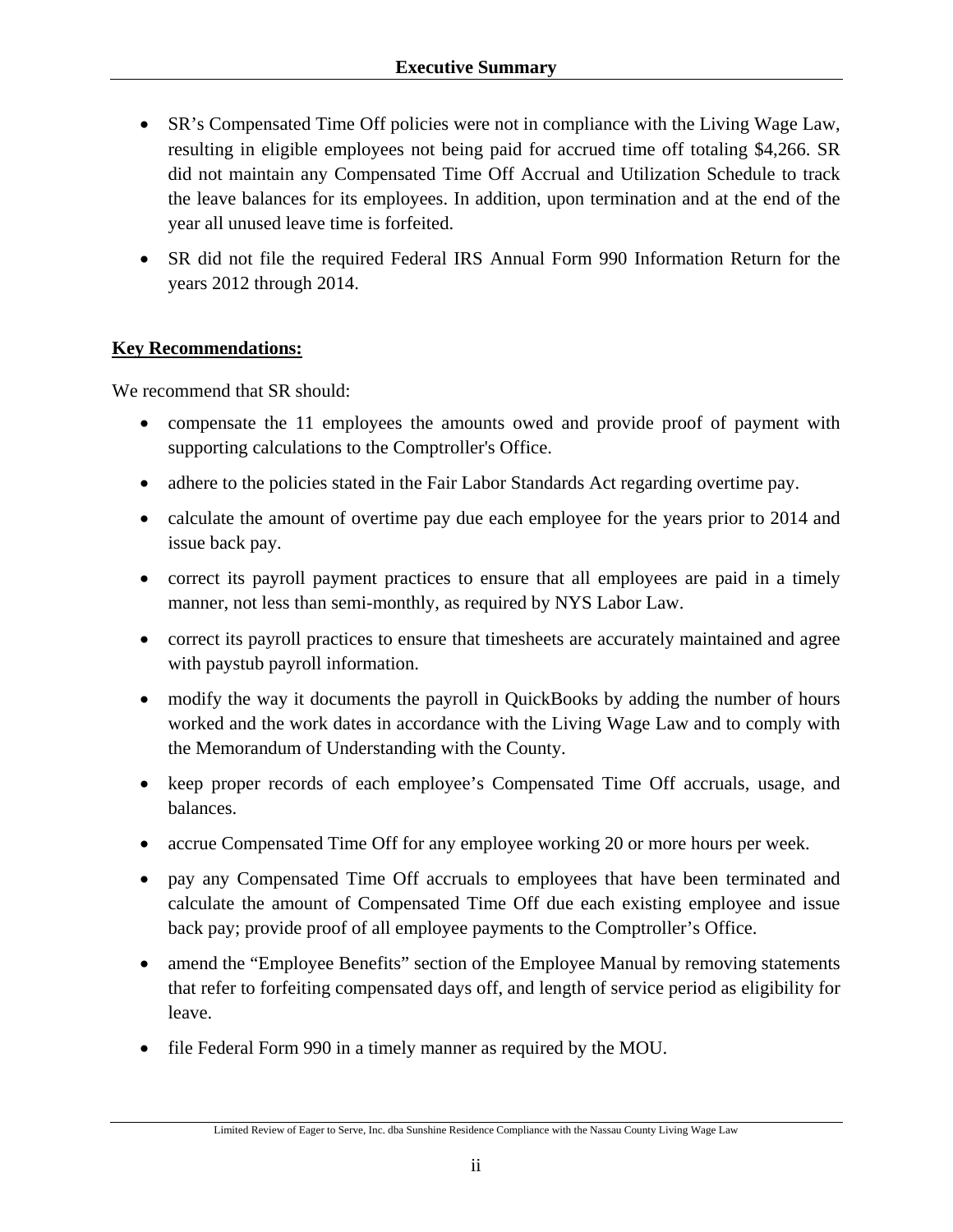\*\*\*\*\*

The matters covered in this report have been discussed with the officials of Eager to Serve. On May 19, 2015, we submitted a draft report to Eager to Serve for their review. They requested an Exit Conference which was held on June 9, 2015. They provided their response on June 12, 2015. Their response and our follow-up response are included as an Appendix to this report.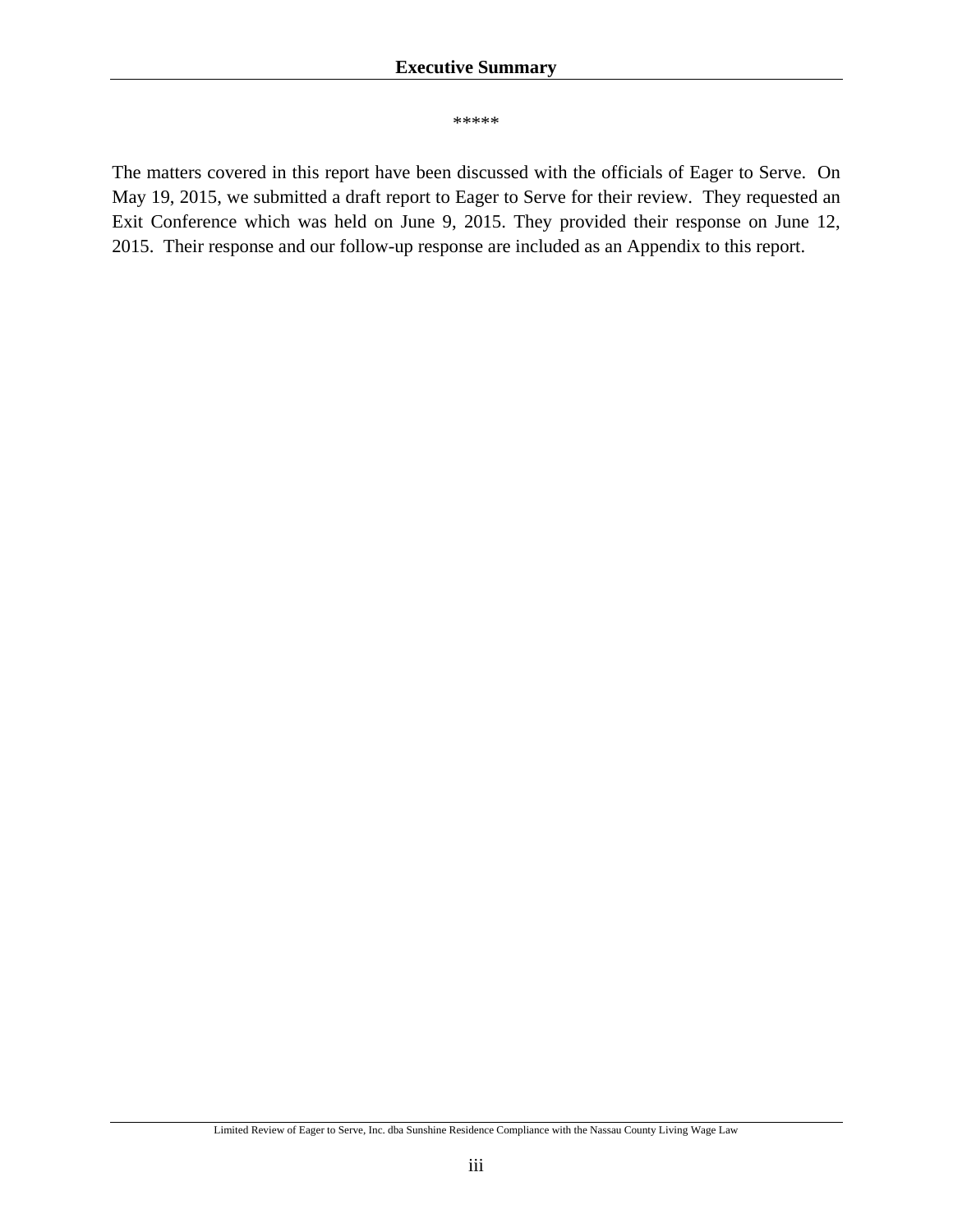# **Page**

| (1) Hourly Rates Paid To Employees Were Less Than the Rates Mandated by the Living Wage                                                                                              |
|--------------------------------------------------------------------------------------------------------------------------------------------------------------------------------------|
|                                                                                                                                                                                      |
| (2) Overtime Was Not Paid To Employees at One and One Half Their Regular Rate of Pay As                                                                                              |
|                                                                                                                                                                                      |
|                                                                                                                                                                                      |
| (4) The Number Of Hours Worked by Employees As Listed on Paystubs Did Not Agree With                                                                                                 |
|                                                                                                                                                                                      |
| (5) Sunshine Residence Failed to Provide Payroll Records Indicating the Work Dates, Number of                                                                                        |
|                                                                                                                                                                                      |
| (6) Compensated Time Off Policies Were Not In Compliance With the Living Wage Law  8<br>(7) Sunshine Residence did not file Required IRS Annual Form 990 Information Return for 2012 |
|                                                                                                                                                                                      |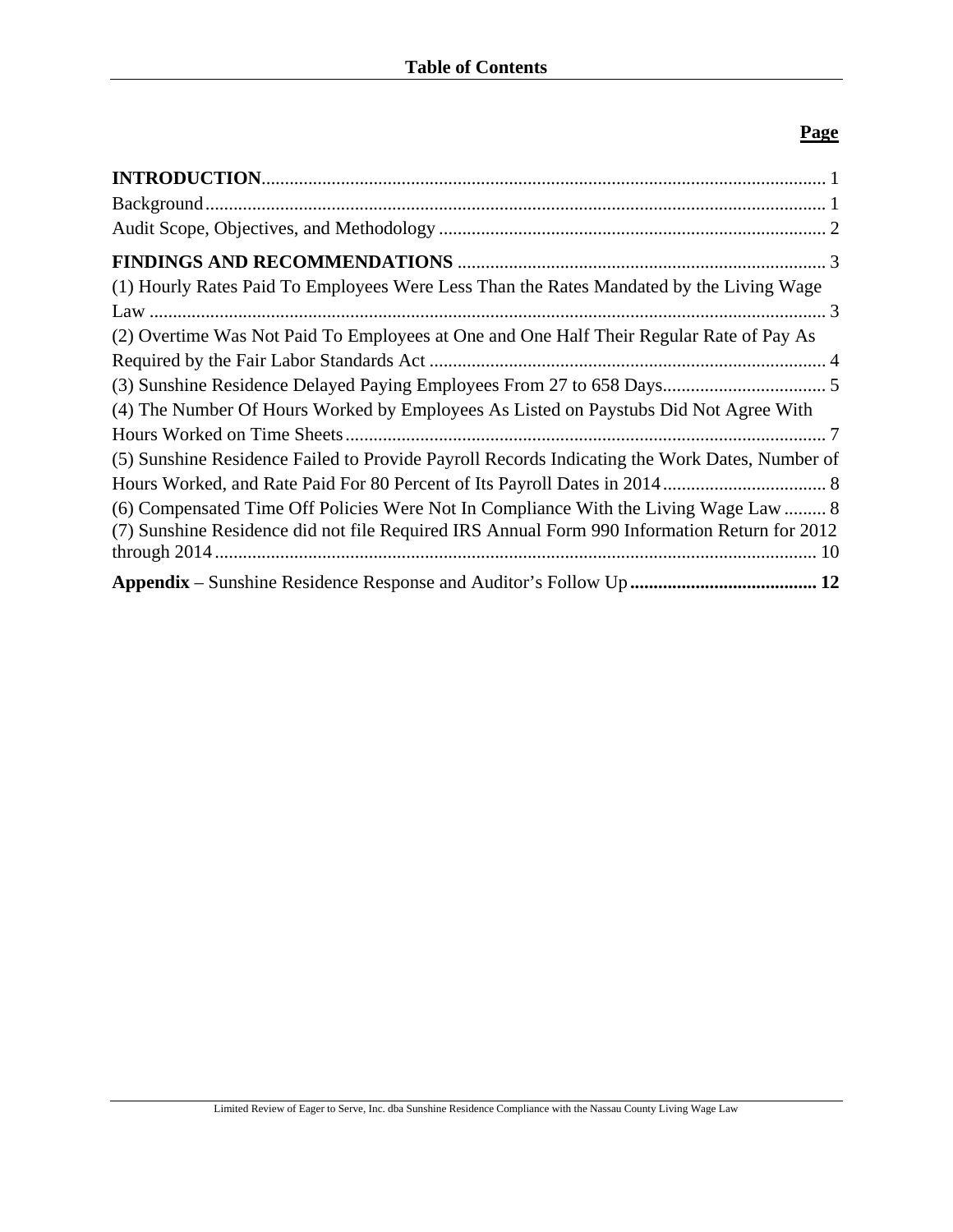# **Background**

The Nassau County Department of Social Services ("DSS") and the Office of Housing and Community Development ("OHCD") have a joint program that provides shelter placement and assistance with emergency housing needs. Individuals and families seeking emergency shelter are referred to homeless shelters after their eligibility has been established by the Emergency Housing Unit.

Eager to Serve, Inc. dba the Sunshine Residence ("SR") is one of the homeless shelters used by DSS for this joint program. In accordance with a MOU between Nassau County and Eager To Serve, Inc., the County paid SR predetermined daily rates to provide Family or Single Adult Shelter Facilities. The Memorandum of Understanding requires SR to comply with the County's Living Wage Law and the related Rules.

For Years 2012-2014 combined, SR billed the County for payments totaling \$650,604. Exhibit I below shows all fees paid to SR in Years 2012 to 2014.

# **Exhibit I**

| <b>Yearly Shelter Payments</b> | 2012 - 2014 |                    |
|--------------------------------|-------------|--------------------|
| Year                           |             | <b>Amount Paid</b> |
| 2012                           | \$          | 247,833            |
| 2013                           |             | 206,371            |
| 2014                           |             | 196,400            |
| Total                          |             | 650,604            |

The County pays the Shelters predetermined daily rates to provide Family or Single Adult Shelter Facilities in accordance with the New York State regulations and any policies set forth by the County. Shelter Residents are required to sign in and out on a daily basis indicating whether single or the number of family members with them. Exhibit II below summarizes the daily rates DSS pays to Shelters for emergency shelter services.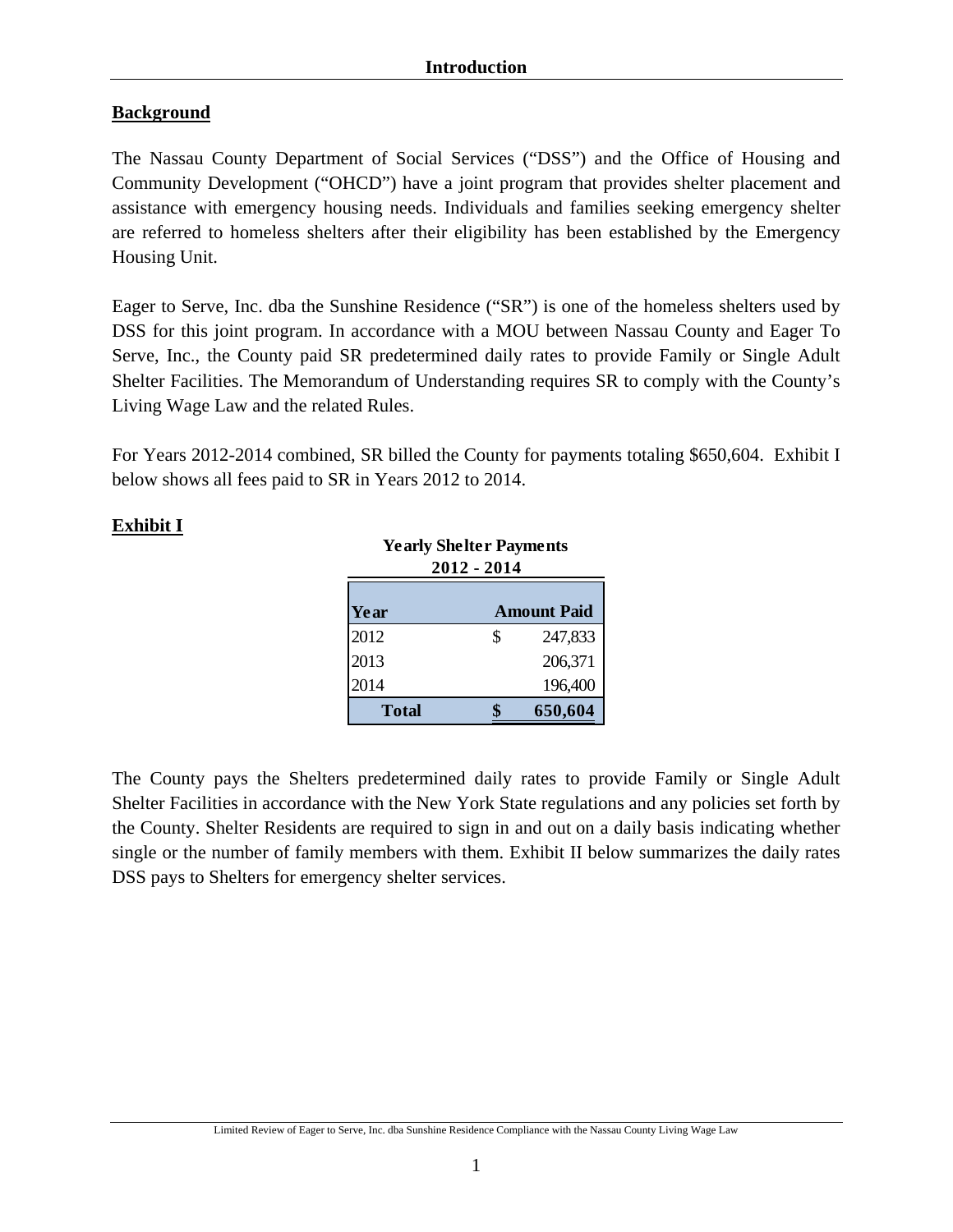# **Exhibit II**

|               |           |                    | $%$ age of          | $\frac{0}{0}$ |
|---------------|-----------|--------------------|---------------------|---------------|
| <b>Single</b> | Family    | <b>Duration of</b> | <b>Shelter Rate</b> | <b>Change</b> |
| Rate          | Rate      | <b>Stay</b>        | Paid                | in Rate       |
| \$<br>67      | 140       | $1 - 60$ days      | 100%                |               |
| \$<br>54      | \$<br>112 | $61-150$ days      | 80%                 | $-20%$        |
| \$<br>40      | 84        | $151 + days$       | 60%                 | $-25%$        |

 **Emergency Shelter Daily rates**

*Source: Nassau County Department of Social Services* 

#### **Audit Scope, Objectives, and Methodology**

The major objective of the audit is to determine that employees of SR were paid the applicable Living Wage rate and that eligible employees received Compensated Time Off. The audit period was calendar years 2012 through 2014.

We reviewed SR's 2012 through 2014 payroll records, employee time sheets, New York State Quarterly Wage Reports, and Form  $W-2s^3$ . We performed tests to determine that employees were paid the applicable Living Wage rate (includes Benefits Supplement hourly rate<sup>4</sup>), and that eligible employees received Compensated Time Off.

We also reviewed a sample of payments made to SR for the three year period 2012- 2014, to determine if payments were made in accordance with the MOU. We examined claim vouchers, Residents' sign in sheets, and New York State Welfare Management System ("WMS") Benefit Issuance Control System ("BICS")<sup>5</sup> records. We verified that sign in sheets were completed by residents and signed by an authorized party at the shelter, and that payments made were for a time period when the resident was authorized to stay at the shelter.

We believe our review provides a reasonable basis for the findings and recommendations contained herein.

 $\overline{a}$ 

<sup>&</sup>lt;sup>3</sup> Federal Wage and Tax Statement.<br><sup>4</sup>The Law states that employers should either provide employees with health benefits or supplement their hourly rate by an amount no less than the Benefits Supplemental Rate.

<sup>&</sup>lt;sup>5</sup> WMS is a statewide automated network that supports the administration of human services programs for adults and children; BICS uses the information entered through WMS on a nightly basis to produce case payments, management and financial reports, vendor payments and reimbursement for expenditures.

Limited Review of Eager to Serve, Inc. dba Sunshine Residence Compliance with the Nassau County Living Wage Law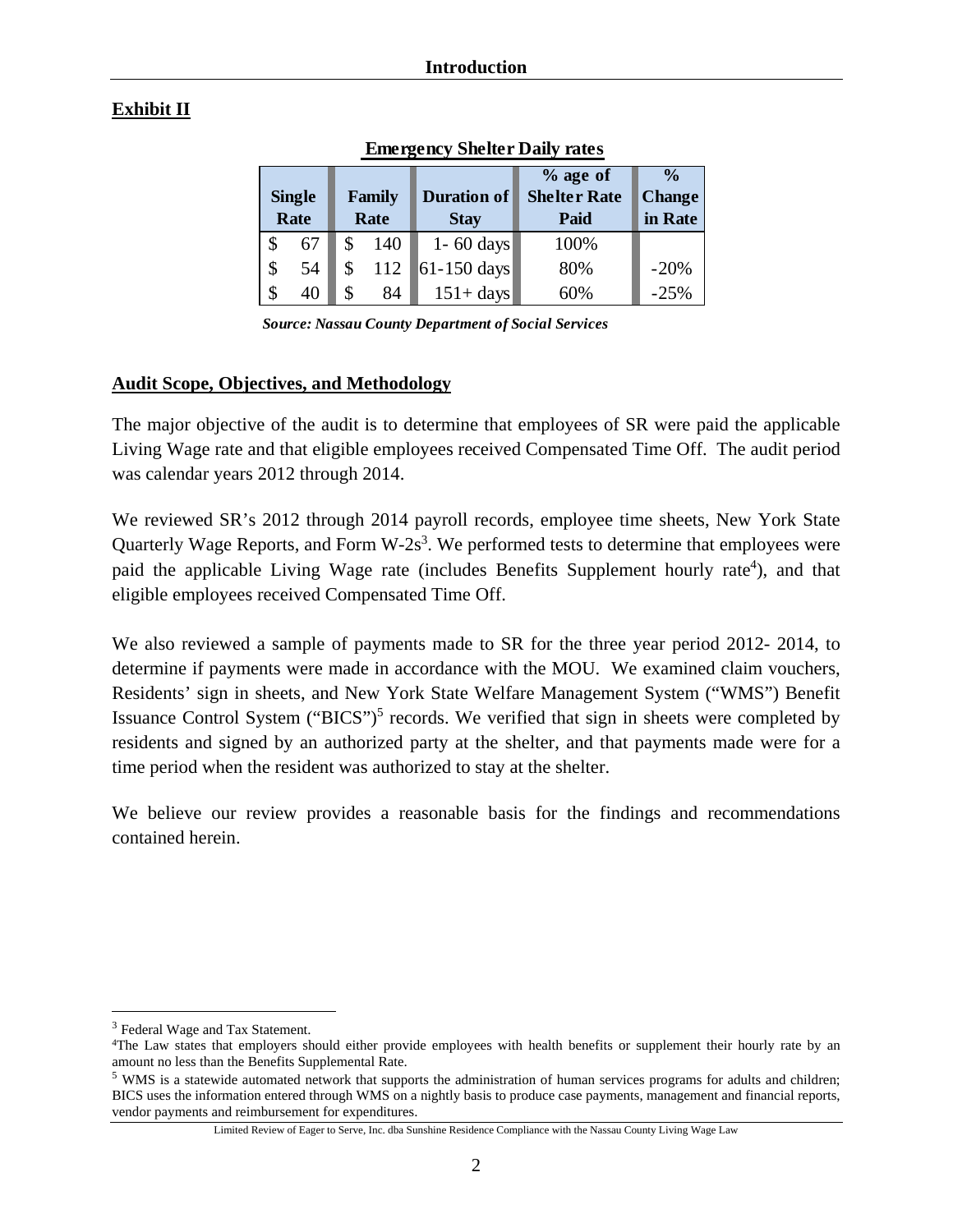#### **Audit Finding**

 $\overline{a}$ 

# **(1) Hourly Rates Paid To Employees Were Less Than the Rates Mandated by the Living Wage Law**

We reviewed SR's individual Employee Payroll History records for 2012 through 2014 for a sample of five pay periods and found that four of the six employees were paid below the Nassau County Living Wage rate.

The Living Wage rates, including the health benefit supplement rate, are as follows:

- August 1, 2011 to July 31, 2012 is \$14.61 per hour
- August 1, 2012 to July 31, 2013 is \$14.91 per hour
- August 1, 2013 to July 31, 2014 is \$15.21 per hour
- August 1, 2014 to July 31, 2015 is \$15.50 per hour

The Law states that employers should either provide employees with health benefits or supplement their hourly rate by an amount no less than the Benefits Supplement rate. For our audit period, 2012 to 2014, the Benefits Supplement rate (included in the hourly rates above) ranged from \$1.71 to \$1.92 per hour. Since SR does not offer health benefits to its employees, employees are entitled to be paid the Living Wage rate including the benefit supplement rate.

Based on the non-compliance of paying the Living Wage rate found in our sample testing, we expanded our review to cover hourly rates paid to all employees in 2012 through 2014. We found that 11 employees<sup>6</sup> who worked from 2012 to 2014 were not paid the required Living Wage rate totaling \$4,899 in underpayments. Exhibit III below summarizes the underpayments and the 11 employees affected.

<sup>6</sup> Most employees did not work in all three consecutive years of our testing. Traditionally, three or four non-salaried staff is employed full-time each year.

Limited Review of Eager to Serve, Inc. dba Sunshine Residence Compliance with the Nassau County Living Wage Law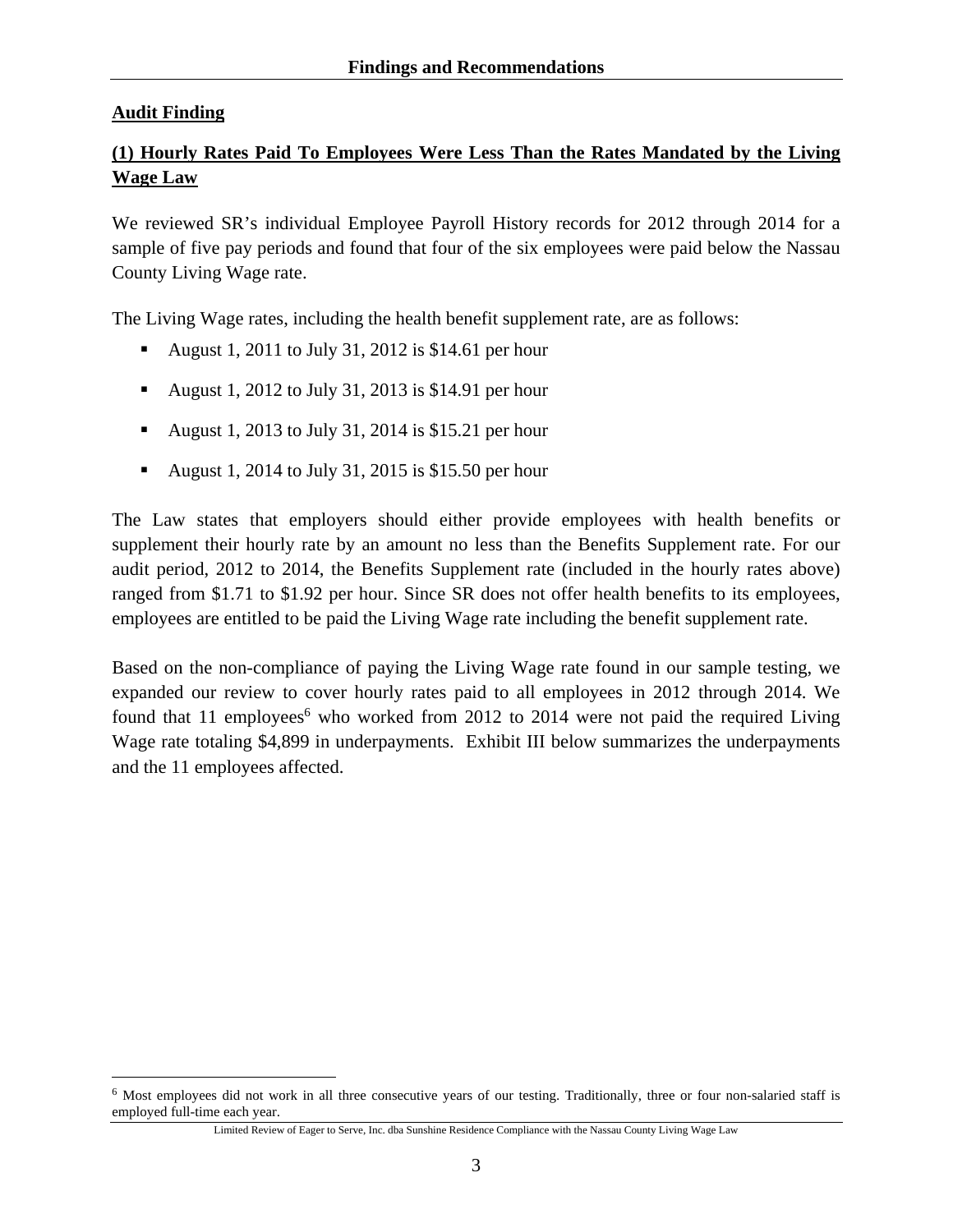## **Exhibit III**

| <b>Employees Paid</b>             |                     |
|-----------------------------------|---------------------|
| <b>Below the Living Wage Rate</b> |                     |
|                                   | <b>Amount of</b>    |
| <b>Employee</b>                   | <b>Back Pay Due</b> |
| Employee A                        | \$<br>160           |
| Employee B                        | 530                 |
| Employee C                        | 1,032               |
| Employee D                        | 160                 |
| Employee E                        | 1,003               |
| Employee F                        | 11                  |
| <b>Employee G</b>                 | 7                   |
| Employee H                        | 56                  |
| Employee I                        | 1,429               |
| Employee J                        | 278                 |
| Employee K                        | 233                 |
| <b>Total Amount Due</b>           | \$<br>4,899         |

#### **Audit Recommendation:**

We recommend that SR compensate the 11 employees the amounts owed and provide proof of payment with supporting calculations to the Comptroller's Office.

#### **Audit Finding**

# **(2) Overtime Was Not Paid To Employees at One and One Half Their Regular Rate of Pay As Required by the Fair Labor Standards Act**

We noted that in 2014, two of the seven employees worked more than 40 hours each in a oneweek pay period and were not paid overtime at one and one half their rate of pay for hours worked in excess of 40 hours per week, as required under the Fair Labor Standards Act<sup>7</sup>. They were compensated at straight time only. This resulted in underpayments totaling \$217 (\$145 for one employee and \$72 for the other).

The Fair Labor Standards Act states that certain employees working more than 40 hours per week are required to be paid overtime at a rate of one and one half their regular rate of pay. SR's

<sup>1</sup> 7 Fair Labor Standards Act of 1938 §7(a); Title 29 U.S.C. §207(a).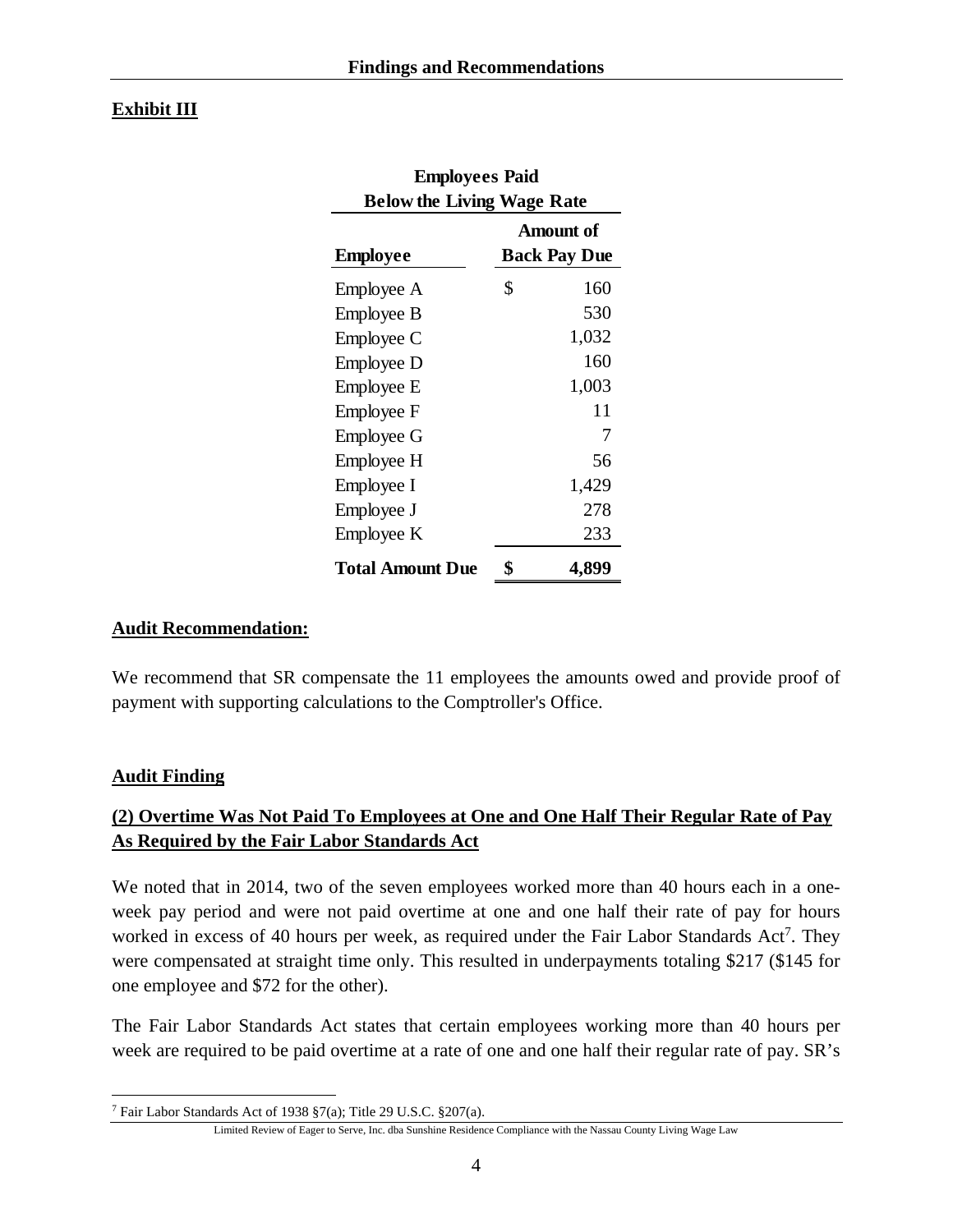Employee Manual states that "any non-exempt<sup>8</sup> status employee working more than 40 hours in a week will be entitled to overtime compensation."

#### **Audit Recommendations:**

We recommend that SR:

- a) adhere to the policies stated in the Fair Labor Standards Act regarding overtime pay;
- b) calculate the amount of overtime pay due each employee for the years prior to 2014 and issue back pay; and
- c) provide proof of payment to the Comptroller's Office.

#### **Audit Finding**

 $\overline{a}$ 

#### **(3) Sunshine Residence Delayed Paying Employees From 27 to 658 Days**

We noted that SR did not pay their employees in a timely manner. There was a significant payroll lag<sup>9</sup>; the processing time that occurred from when the employee worked (dates covered in the timesheet) to the actual time the employee received pay (check date). We found that the payroll lag for Years 2012 to 2013 ranged from 27 to 658 days from the last day of the work period (pay period end date) to the pay date (check date). Auditors could not verify the payroll lag for Year 2014, since SR only provided payroll work dates for two of the nine payroll periods. Exhibit IV below shows the range (low to high) and the average number of days that lapsed from the last date of the service period to the date the check was cut to compensate employees.

<sup>8</sup> Non-Salaried Employees are considered non-exempt. Executive Director, Director, Supervisors, Coordinators, Social Workers, Departments Heads, etc. (salaried employees) are considered "exempt status".

<sup>9</sup> Payroll lag refers to the processing time that occurs from when the timesheet is submitted to the time the employee receives pay (check date).

Limited Review of Eager to Serve, Inc. dba Sunshine Residence Compliance with the Nassau County Living Wage Law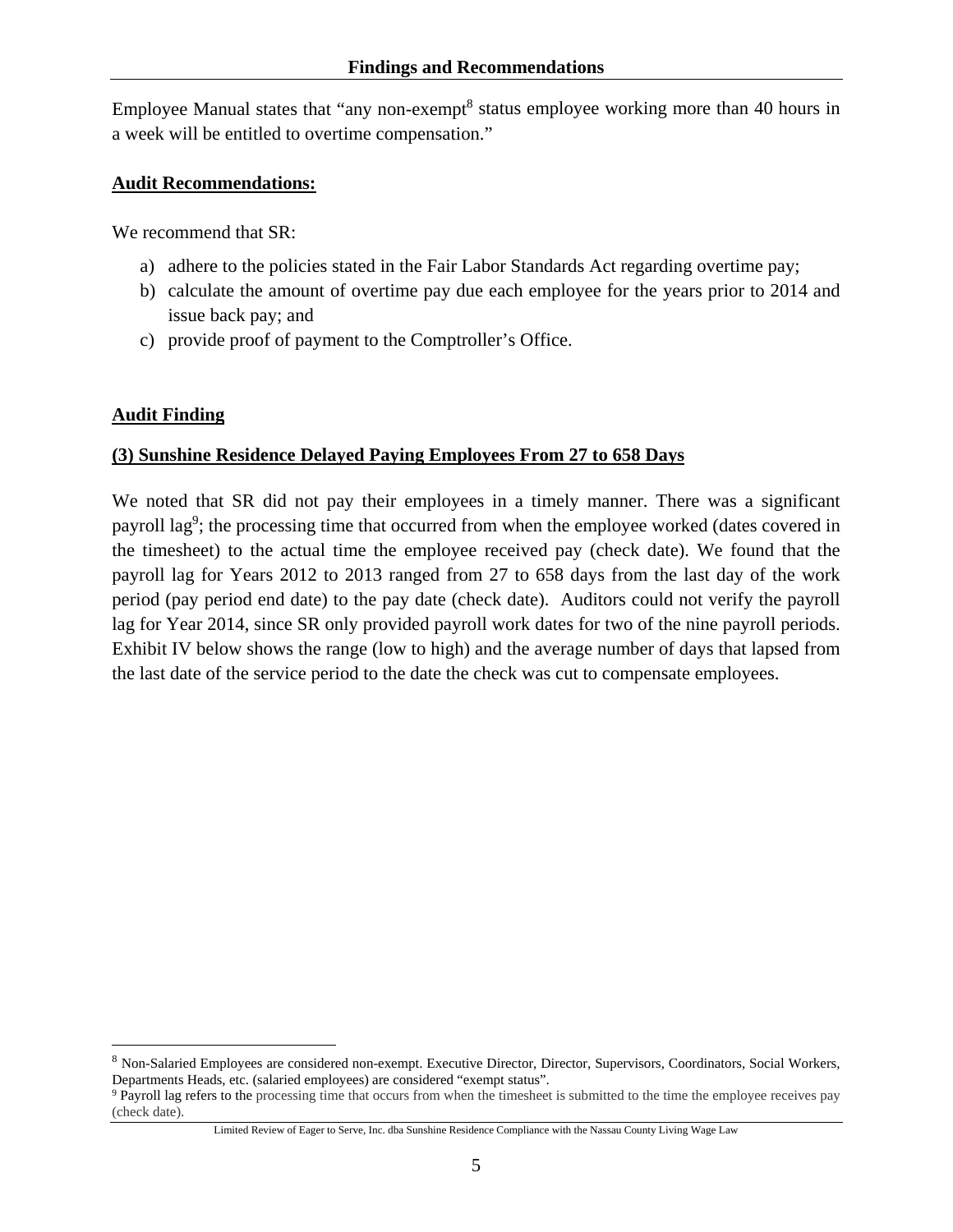#### **Exhibit IV**

|                 |                        | $2012 - 2013*$                             |                        |                                     |
|-----------------|------------------------|--------------------------------------------|------------------------|-------------------------------------|
|                 |                        | 2012                                       |                        | 2013                                |
| <b>Employee</b> | Range<br>(Low to High) | Average<br>Number of<br><b>Days Lapsed</b> | Range<br>(Low to High) | Average<br>Number of<br>Days Lapsed |
| Employee A      | 29 to 245              | 104                                        | 71 to 458              | 185                                 |
| Employee B      | 28 to 68               | 47                                         | 71 to 149              | 92                                  |
| Employee C      | 32 to 245              | 118                                        | 71 to 458              | 185                                 |
| Employee D      | 27 to 658              | 127                                        | (b)                    | (b)                                 |
| Employee E      | (a)                    | 53                                         | (b)                    | (b)                                 |
| Employee F      | (a)                    | 27                                         | (b)                    | (b)                                 |

| <b>Frequency of Employee Payment</b>                              |
|-------------------------------------------------------------------|
| Number of Days Lapsed from the Last Date Worked to the Check Date |
| $2012 - 2013*$                                                    |

*\* Sunshine Residence did not provide auditors with period of service information for* 

*almost 80 percent of payroll dates in 2014* 

*(a) Employee worked one pay period*

*(b) Employee did not work in 2013*

Substantial payroll lag for certain workers is in violation of the New York State Labor Law<sup>10</sup>.

The Law states:

"Frequency of Payments. 1. Every employer shall pay wages in accordance with the following provisions:

a. Manual worker.

(i) A manual worker shall be paid weekly and not later than seven calendar days after the end of the week in which the wages are earned; provided however that a manual worker employed by an employer authorized by the commissioner pursuant to subparagraph (ii) of this paragraph or by a non-profitmaking organization shall be paid in accordance with the agreed terms of employment, but not less frequently than semi-monthly.

d. Clerical and other worker.--- A clerical and other worker shall be paid the wages earned in accordance with the agreed terms of employment, but not less frequently than semi-monthly, on regular pay days designated in advance by the employer."

 $\overline{a}$ 

<sup>10</sup> NYS Labor Law Article 6 §191 1(a).

Limited Review of Eager to Serve, Inc. dba Sunshine Residence Compliance with the Nassau County Living Wage Law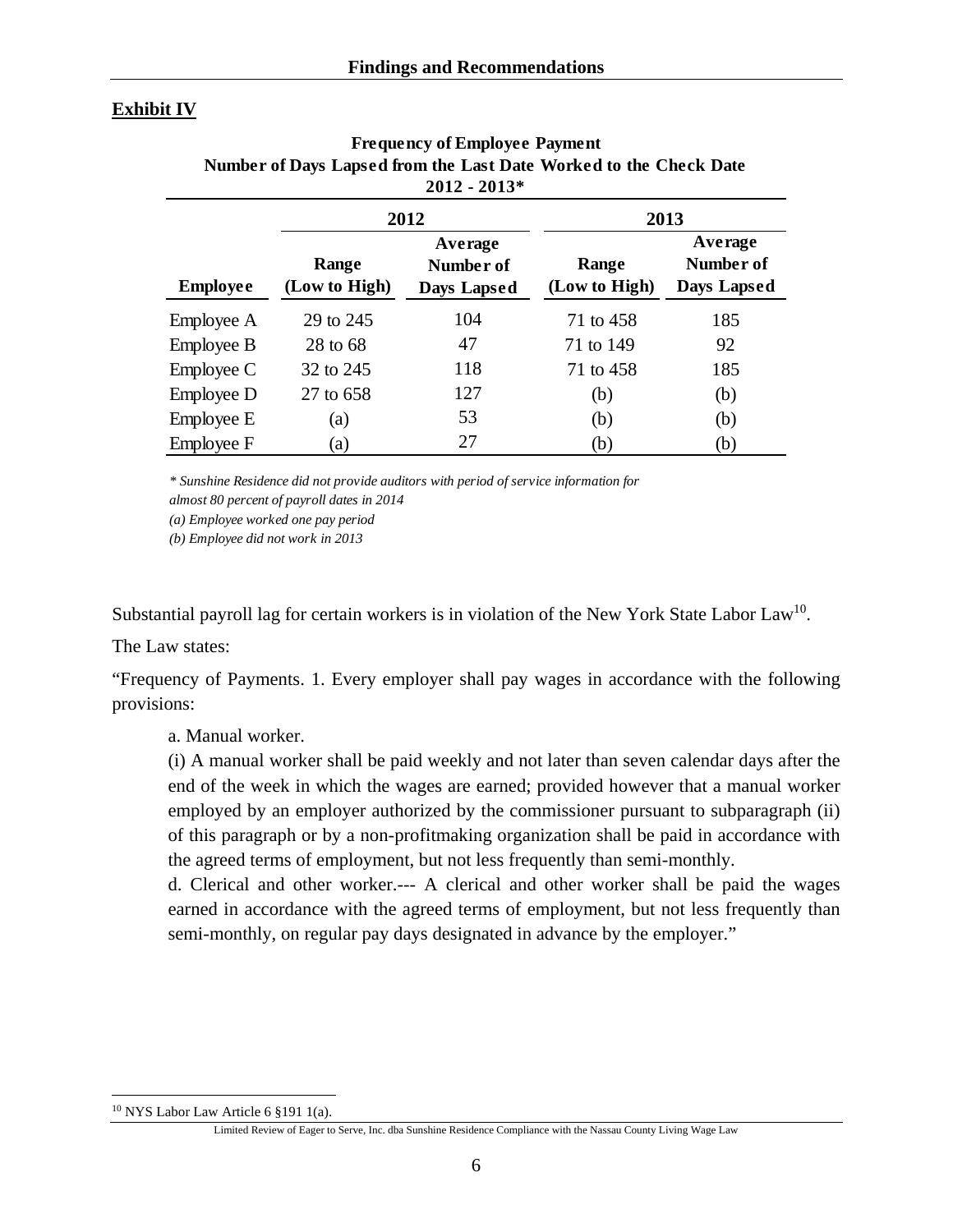#### **Audit Recommendation:**

We recommend that SR correct its payroll payment practices to ensure that all employees are paid in a timely manner, not less that semi-monthly as required by NYS Labor Law.

#### **Audit Finding**

# **(4) The Number Of Hours Worked by Employees As Listed on Paystubs Did Not Agree With Hours Worked on Time Sheets**

We compared timesheets to applicable Payroll Registers for a sample of five pay periods over the period of 2012 to 2014 for all eligible employees. We noted that the number of hours worked for five employees, as indicated on their paystubs, did not agree with the hours listed on the timesheets submitted to the Comptroller's Office. The paystubs of one employee showed 132 hours; however, time sheets provided only listed 122 hours.

In addition, one employee whose timesheet indicated 125 hours worked did not appear on the corresponding payroll register and we were unable to determine if, or when, this employee was paid for these hours. Based on the employee's rate of pay, he should have been paid \$2,125.

Information regarding the number of hours worked by employees listed on paystubs should be consistent with information on timesheets, since the Pay Period Begin and End Dates list the time period for which employees are being paid. In addition, inconsistent information questions the accuracy and reliability of the entire payroll process.

#### **Audit Recommendation:**

We recommend that SR:

- a) correct its payroll practices to ensure that timesheets are accurately maintained and agree with paystub payroll information; and
- b) provide the Comptroller's Office with proof that the employee who worked the 125 hours as referenced in the finding was paid.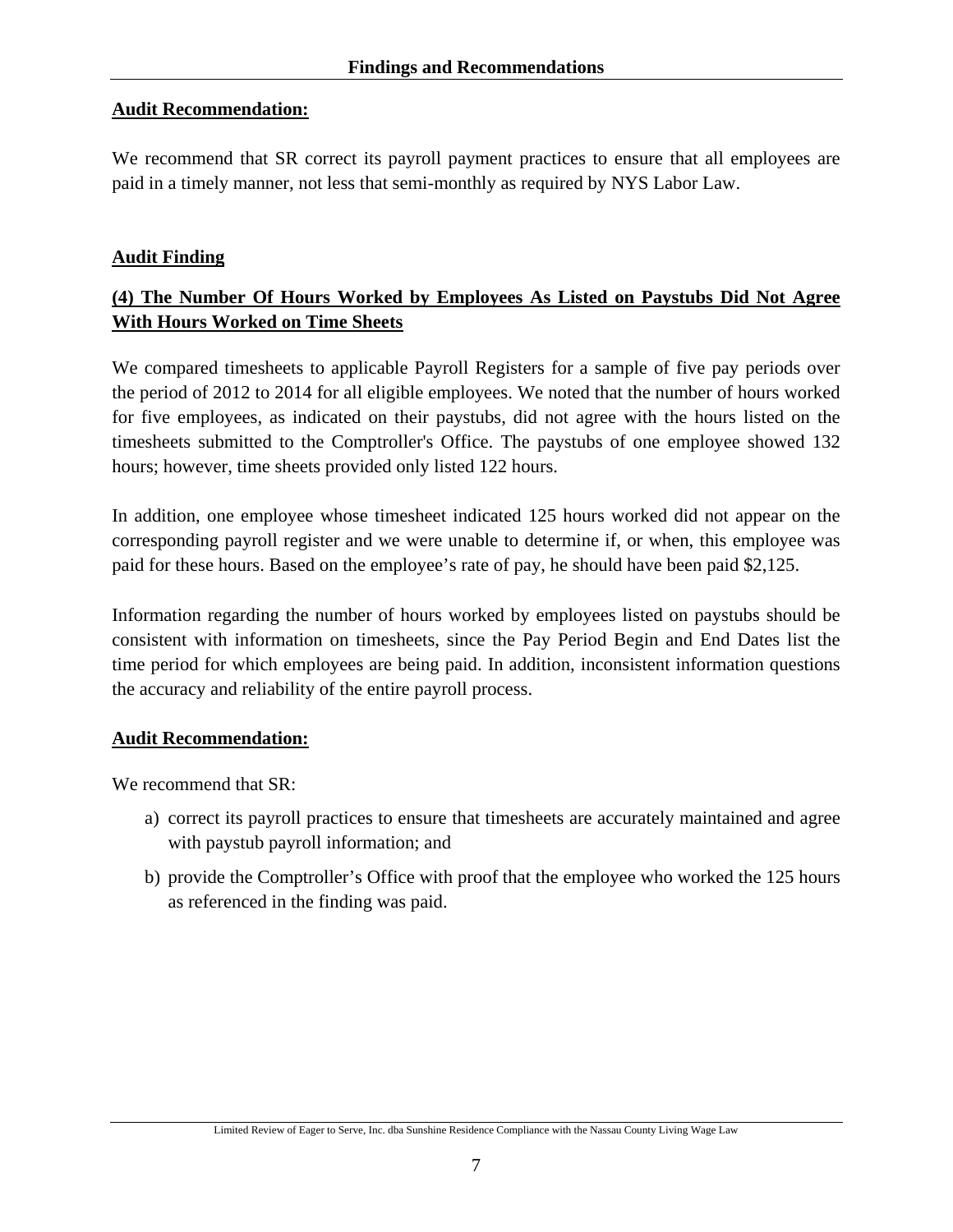# **Audit Finding**

# **(5) Sunshine Residence Failed to Provide Payroll Records Indicating the Work Dates, Number of Hours Worked, and Rate Paid For 80 Percent of Its Payroll Dates in 2014**

SR failed to comply with the terms of the Living Wage Law as well as the Memorandum of Understanding with the County by not providing complete original payroll records to the Comptroller's Office for 2014. For seven of the nine payroll dates (check dates) in 2014, the information provided did not include the dates the employees worked or the number of hours worked. This information is necessary in order to determine that the amount paid is accurate.

SR advised us that the last seven payroll periods did not include information provided for the first two periods due to a change in payroll processing from ADP to an in-house system using QuickBooks. We requested the supporting timesheets for the last seven payroll periods but, as of the date of this report, have not received them.

The County MOU with SR stipulates that SR must maintain complete and accurate records pertinent to performance under the Agreement and that such records shall at all times be available for audit and inspection by the Comptroller.<sup>11</sup> The Living Wage Law similarly notes that every employer shall maintain payroll records including days and hours worked, wages paid and benefits provided, and that access to such records be provided to the Comptroller upon request. $^{12}$ 

#### **Audit Recommendation:**

We recommend that SR modify the way it documents the payroll in QuickBooks by adding the number of hours worked and the work dates in accordance with the Living Wage law and to comply with the Memorandum of Understanding with the County.

# **Audit Finding**

 $\overline{a}$ 

# **(6) Compensated Time Off Policies Were Not In Compliance With the Living Wage Law**

The SR does not maintain records of each employee's Compensated Time Off accruals, usages, and balances. Also, the Payroll Registers do not indicate if, or when, employees were being paid for compensated leave time. The Executive Director stated that she does not maintain employee balances but she allows all her employees three weeks of vacation/sick leave per year and the unused leave time is forfeited. She stated that most of the employees do not take time off because they only work a couple of days per week and do not need time off.

<sup>&</sup>lt;sup>11</sup> Memorandum of Understanding §18 (a).<br><sup>12</sup> "Nassau County Living Wage Law", Nassau Co. Misc. Laws, Title 57, (2007) §5(b).

Limited Review of Eager to Serve, Inc. dba Sunshine Residence Compliance with the Nassau County Living Wage Law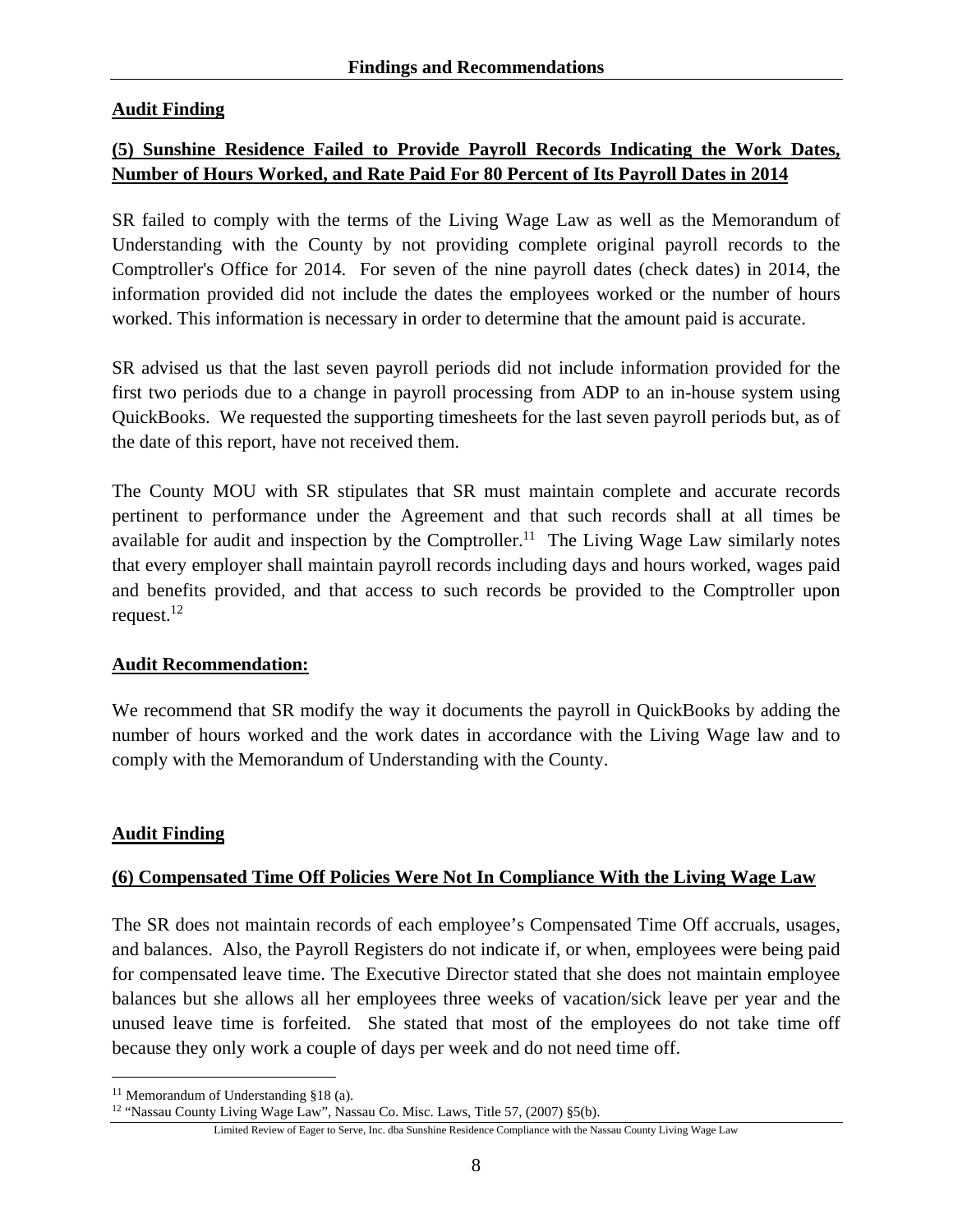We computed the Compensated Time Off that should have been accrued for all eligible employees in 2012 through 2014. As shown in Exhibit V, we found that eight employees who worked from 2012 to 2014 were entitled to be paid for 285 hours of Compensated Time Off totaling \$4,266.

# **Exhibit V**

 $\overline{a}$ 

|                 | <b>Compensated Time Off Owed to Employees</b> |                                      |
|-----------------|-----------------------------------------------|--------------------------------------|
| <b>Employee</b> | <b>Number of Hours</b><br>of Accrued Time     | <b>Back Pay</b><br><b>Amount Due</b> |
| Employee A      | 2                                             | \$<br>24                             |
| Employee B      | 129                                           | 1,950                                |
| Employee C      | 36                                            | 534                                  |
| Employee D      | 2                                             | 24                                   |
| Employee E      | 16                                            | 234                                  |
| Employee F      | 96                                            | 1,424                                |
| Employee G      | 3                                             | 41                                   |
| Employee H      | $\overline{2}$                                | 35                                   |
| Total           | 286                                           | 4.266                                |

The Living Wage Law referencing Compensated Time Off<sup>13</sup> states that "Full-time employees" shall accrue such leave at a rate of one day per month of full-time employment. Part-time employees who work twenty or more hours per week shall accrue such leave in increments proportional to the rate of accrual for full-time employees. Any employee shall be eligible to begin using such accrued leave six months following his or her start date of employment, or consistent with company policy, whichever is sooner. Paid holidays, consistent with established employer policy, may be counted toward provision of the required twelve compensated days off. Compensated days off shall not be forfeited upon separation from service; such days shall be paid out to the employee upon such separation at the living wage rate at the time of separation."

We also reviewed SR's Employment Manual ("Manual") to determine if its policies comply with the Law. We noted the following two inconsistencies:

 The Manual, Employee Benefits section, states that "after six months of full time employment and employee is in good standing, he or she may have five days' vacation with pay. After 3 years of services and employee is in good standing, he or she may have

<sup>&</sup>lt;sup>13</sup> "Nassau County Living Wage Law", Nassau Co. Misc. Laws, Title 57, (2007) §3 (b) Compensated days off.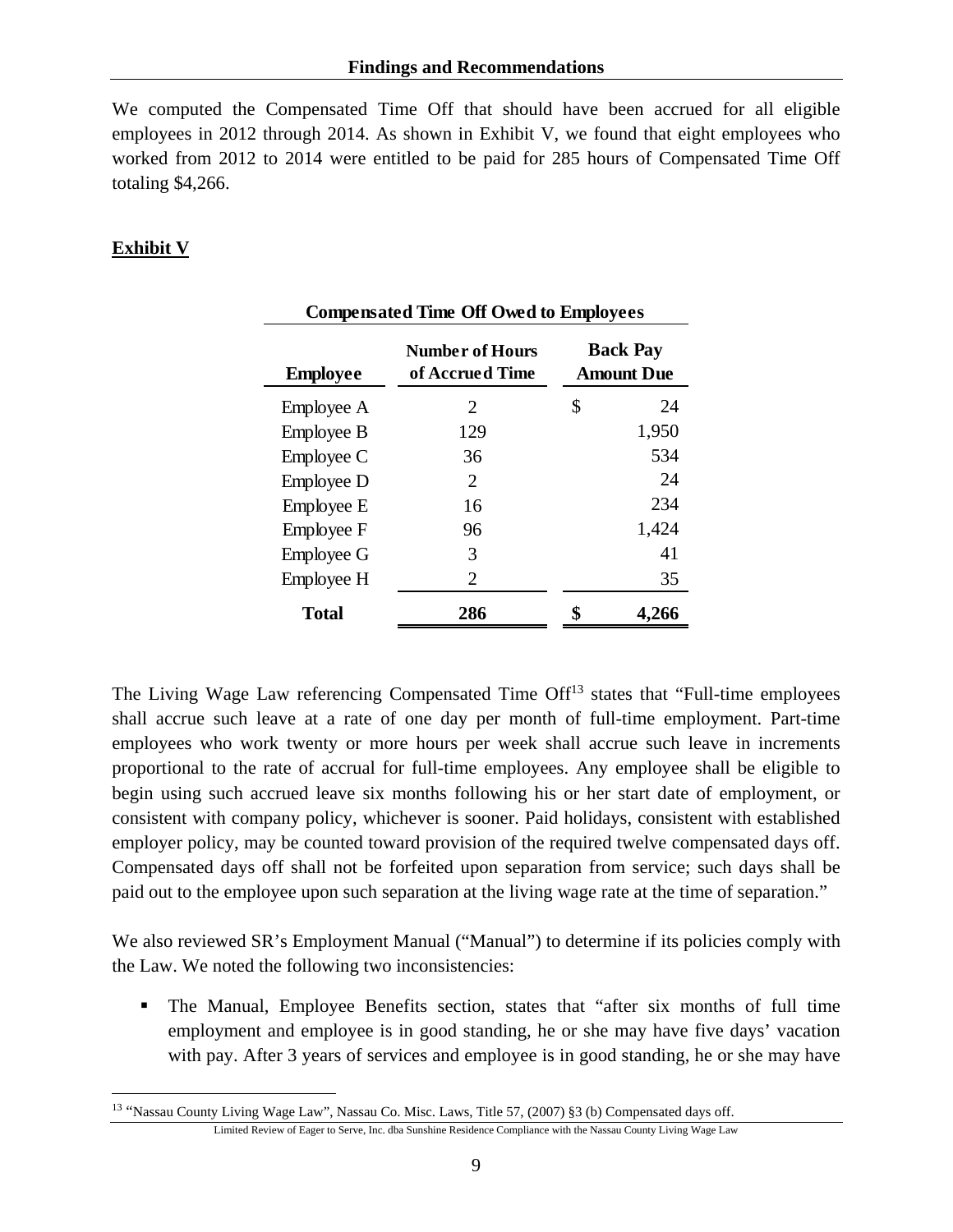two weeks of vacation with pay. After ten years of services, employees will have 4 weeks' vacation with pay". This is in conflict with §3 (b) of the Living Wage Law since the SR's policy denies mandated time off for part-time employees who work more than 20 hours per week, and prevents the accrual of Compensated Time Off prior to six months of employment for all of its employees.

 The Manual also states that "*vacation days will not be carried over to succeeding years*.*"* This does not comply with the Law which states that "Compensated days off shall not be forfeited upon separation from service; such days shall be paid out to the employee upon such separation at the living wage rate at the time of separation."

#### **Audit Recommendations:**

We recommend that SR:

- a) keep proper records of each employee's Compensated Time Off accruals, usage, and balances;
- b) accrue Compensated Time Off for any employee working 20 or more hours per week;
- c) pay any Compensated Time Off accruals to employees that have been terminated;
- d) amend the "Employee Benefits" section of the Employee Manual by removing statements that refer to forfeiting compensated days off, and length of service period as eligibility for leave;
- e) calculate the amount of Compensated Time Off due each employee and issue back pay; and
- f) provide proof of all employee payments to the Comptroller's Office.

# **Audit Finding**

 $\overline{a}$ 

# **(7) Sunshine Residence did not file Required IRS Annual Form 990 Information Return for 2012 through 2014**

The Sunshine Residence has not filed an IRS Form  $990$  Tax return<sup>14</sup> for 2012 through 2014. As a  $501(c)(3)^{15}$  organization, the entity is required to file an annual informational tax return with the Internal Revenue Service ("IRS"). Form 990, except for certain contributor information on Schedule B, is required to be made available to the public by the IRS and the filing organization. The Executive Director advised us that she has an IRS extension to file due to Hurricane Sandy.

<sup>&</sup>lt;sup>14</sup> Return of Organization Exempt From Income Tax, to be filed by  $501(c)$  3 nonprofit organizations. <sup>15</sup> Tax Exempt, nonprofit organization.

Limited Review of Eager to Serve, Inc. dba Sunshine Residence Compliance with the Nassau County Living Wage Law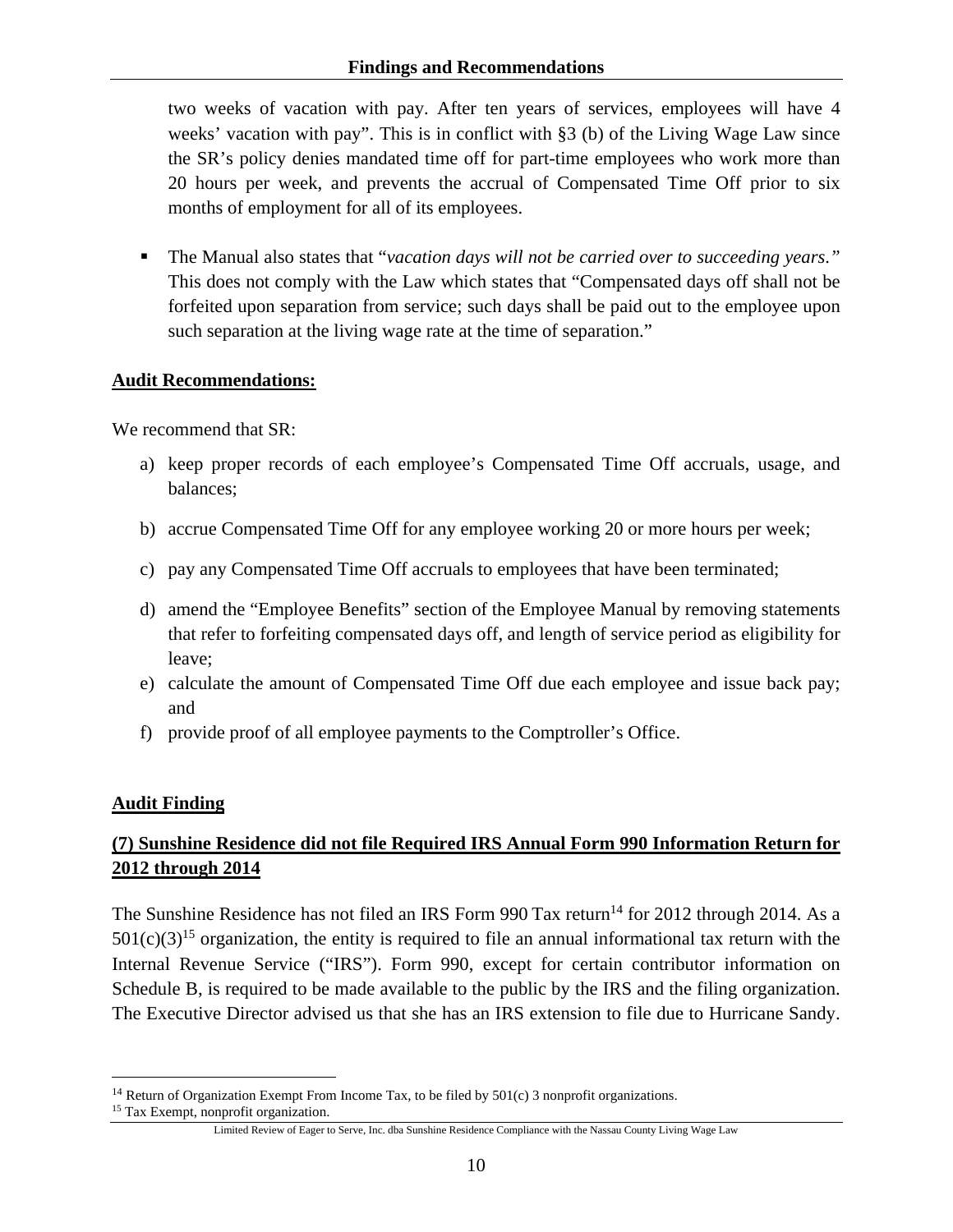As of the date of this report, the Executive Director has not provided proof of the extension granted by the IRS.

The Form 990 serves two essential purposes. First, it provides information that helps government agencies (the IRS and state charity regulators) enforce the laws that govern nonprofits. For example, it helps government regulators learn whether groups have been spending their funds in a way that might cause them to lose their charitable and tax-exempt status. Second, the Form 990 provides substantial financial information about the filing organization's financial condition, the sources of its income, top management salaries and any relatively large payments made to those who serve as independent contractors to the filer.

#### **Audit Recommendation:**

We recommend that SR file Federal Form 990 in a timely manner as required by the MOU.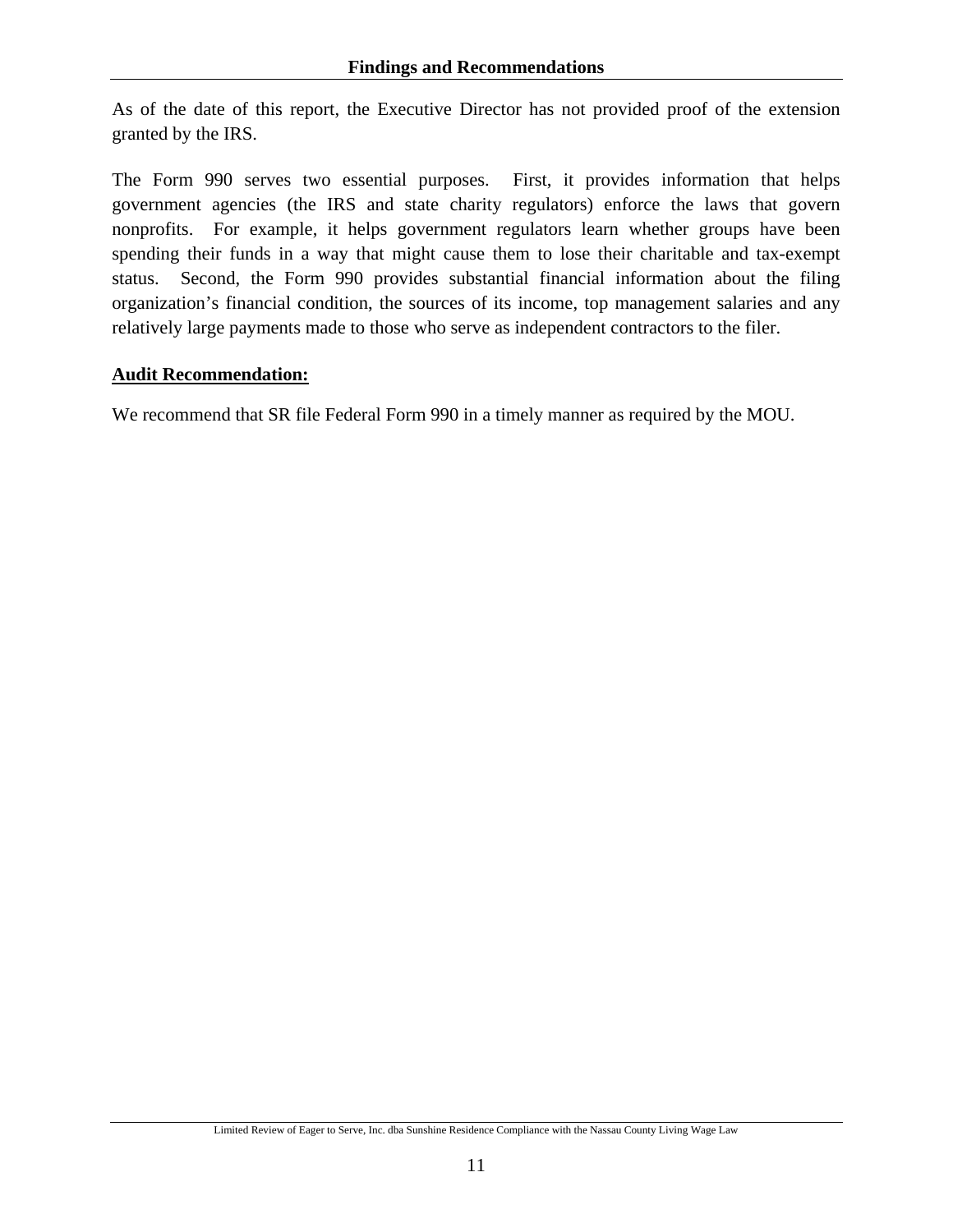

"We Celebrate Community"

Levada Felder **Executive Director** 

16 Charlick Place, Suite 1 Freeport, NY 11520

June 12, 2015

Nassau County Office of the Comptroller 240 Old Country Road Mineola, NY 11501 Attn.: JoAnn Greene Director of Field Audit

# **Re: Limited Review of the Sunshine Residence (Eager to Serve, Inc.) 2012-2014 Compliance with the Nassau County Living Wage Law**

Dear Ms. Greene:

 We are in receipt of your letter dated May 19, 2015 with your findings relating to the above-referenced audit. As per our request, we would like to provide you with this formal response to your findings. The following are the corrective measures we are taking to rectify the areas where we were not in compliance with the Nassau County Living Wage Law.

# **Audit (1)**

As per your audit recommendation, we will compensate the 11 employees the amounts owed to them and will provide proof of payment with the supporting calculations to the Comptroller's Office.

In order for us to compensate the 11 employees, we request that you provide us with the names of the employees who were underpaid so that we can expedite their payments.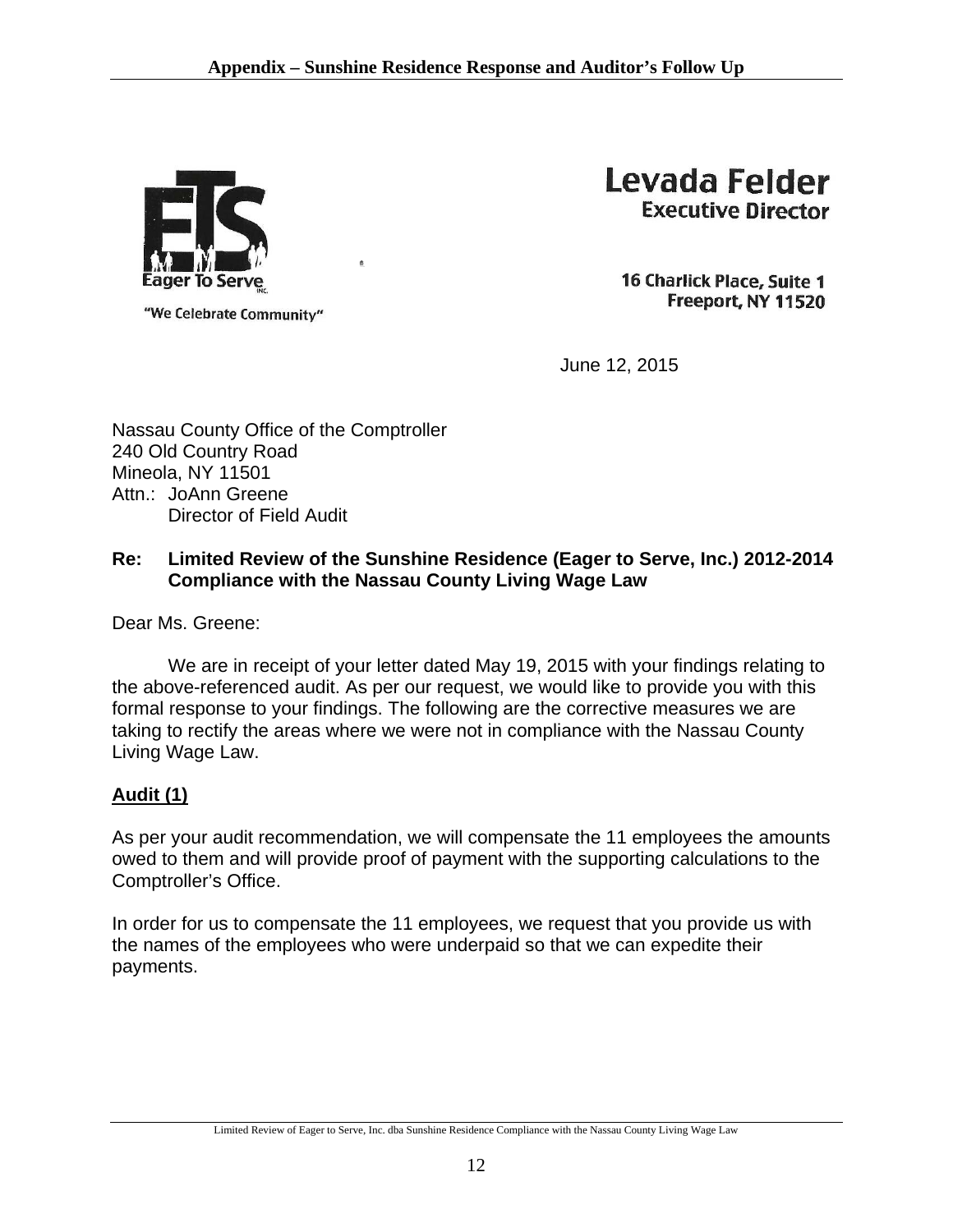# *Auditor's Follow-up:*

*The Comptroller's Office has provided SR with the supporting documentation including the names of the employees and the auditor's calculation of the amounts due each employee.* 

# **Audit (2)**

As per the audit recommendation, we shall:

A. Fully comply with the policies of the Fair Labor Standards Act regarding overtime pay.

B. Calculate the amount of overtime pay due each employee for the years prior to 2014 and issue back pay.

C. Provide proof of payment to the Comptroller's Office.

In order for us to compensate the two employees referenced in your audit letter their overtime pay, please provide us with the names of those employees so we can expedite their payments.

#### *Auditor's Follow-up:*

*The Comptroller's Office has provided SR with the supporting documentation including the names of the employees and the auditor's calculation of the amounts due each employee.* 

# **Audit (3)**

As per the audit recommendation, we are in the process of correcting our payroll practices to ensure that time sheets are accurately maintained and correspond with the paystub information. We are presently implementing a payroll system to furnish biweekly payroll payment services in place of monthly payments. We expect this to be in place within the next sixty (60) days.

#### *Auditor's Follow-up:*

*The Comptroller's Office concurs with SR's corrective plan.*

# **Audit (4)**

Re: the employee (Name redacted) and the unpaid one hundred and twenty five hours, we were able to locate documentation showing he was in fact paid for the one hundred twenty five hours during the pay period 5-6-13 through 5-7-13. Although he worked only forty one hours in that period; his hours worked during the 4-6-13 through 5-3-13 period were combined for a total of one hundred and sixty six (166) hours. This employee was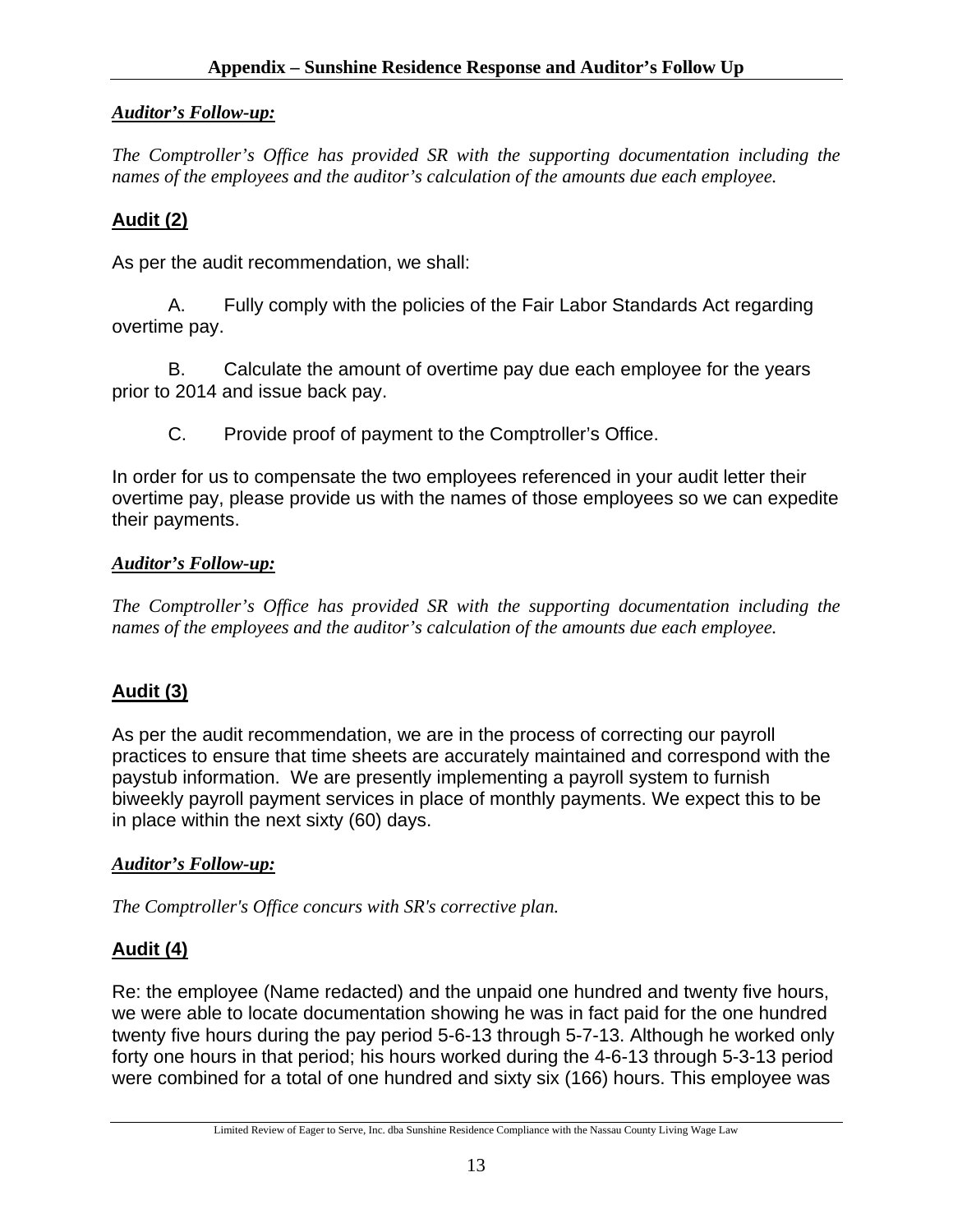#### **Appendix – Sunshine Residence Response and Auditor's Follow Up**

overpaid for three (3) hours as he was compensated for one hundred and sixty nine (169) hours, when he worked a total of one hundred sixty six (166) hours in the combined pay periods in question. The 5-6-13 through 5-17-13 time sheet, and attached payroll registry copy and, cancelled pay check copy, reflect payment for the hours in question.

# *Auditor's Follow Up:*

*The comptroller's Office concur with SR's corrective action plan. SR has provided adequate documentation that the employee was compensated.*

# **Audit (5)**

As per the audit recommendation, we are in the process of correcting our payroll documentation in QuickBooks by adding the number of hours worked and the work dates to comply with the Living Wage Law and the Memorandum of Understanding with Nassau County. This correction shall be in place for the next pay period.

# *Auditor's Follow Up:*

*We concur with this corrective action plan.* 

# **Audit (6)**

As per the audit recommendation, we shall:

 A. Keep proper records of each employee's Compensated Time Off accruals, usage and balances.

 B. Accrue Compensated Time Off for any employee working 20 hours or more per week.

 C. Pay any Compensated Time Off accruals to employees that have been terminated.

 D. Amend the "Employee Benefits" section of the Employee Manual by removing statements referring to forfeiting compensated days off and length of service period as eligibility for leave. We have made the requisite changes to the Employee Manual, which is now presently in effect.

 E. Calculate the amount of Compensated Time Off due to each employee and issue back pay.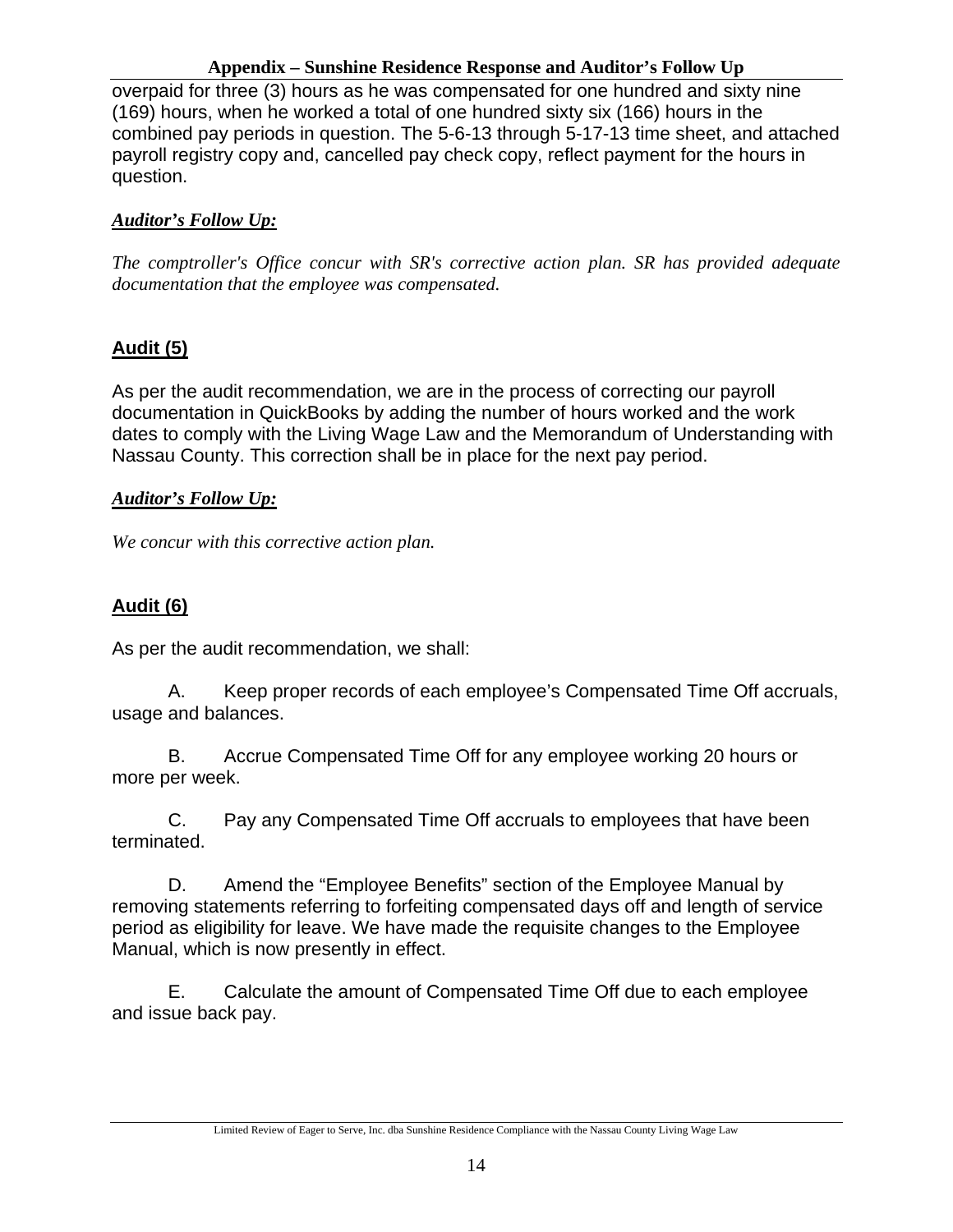F. Provide proof of any and all payments to employees to the Comptroller's Office.

Please note that we intend to fully comply with all rules, laws and mandates and have our attorneys and accountants regularly ensuring compliance.

## *Auditor's Follow-up:*

*The Comptroller's Office has provided SR with the supporting documentation including the names of the employees and the auditor's calculation of the amounts due each employee.*

# **Audit (7)**

IRS form 990 for the year 2013 is currently being prepared and will be submitted no later than August 15, 2015. Additionally the 990 form for calendar year 2014 will follow approximately ninety (90) days thereafter.

#### *Auditor's Follow-up:*

*At the June 9, 2015 Exit Conference, SR provided the Comptroller's Office with a copy of the 2012 Form 990 that was filed with the IRS and advised us that they are in the process of filing for years 2013 and 2014.*

Very traly your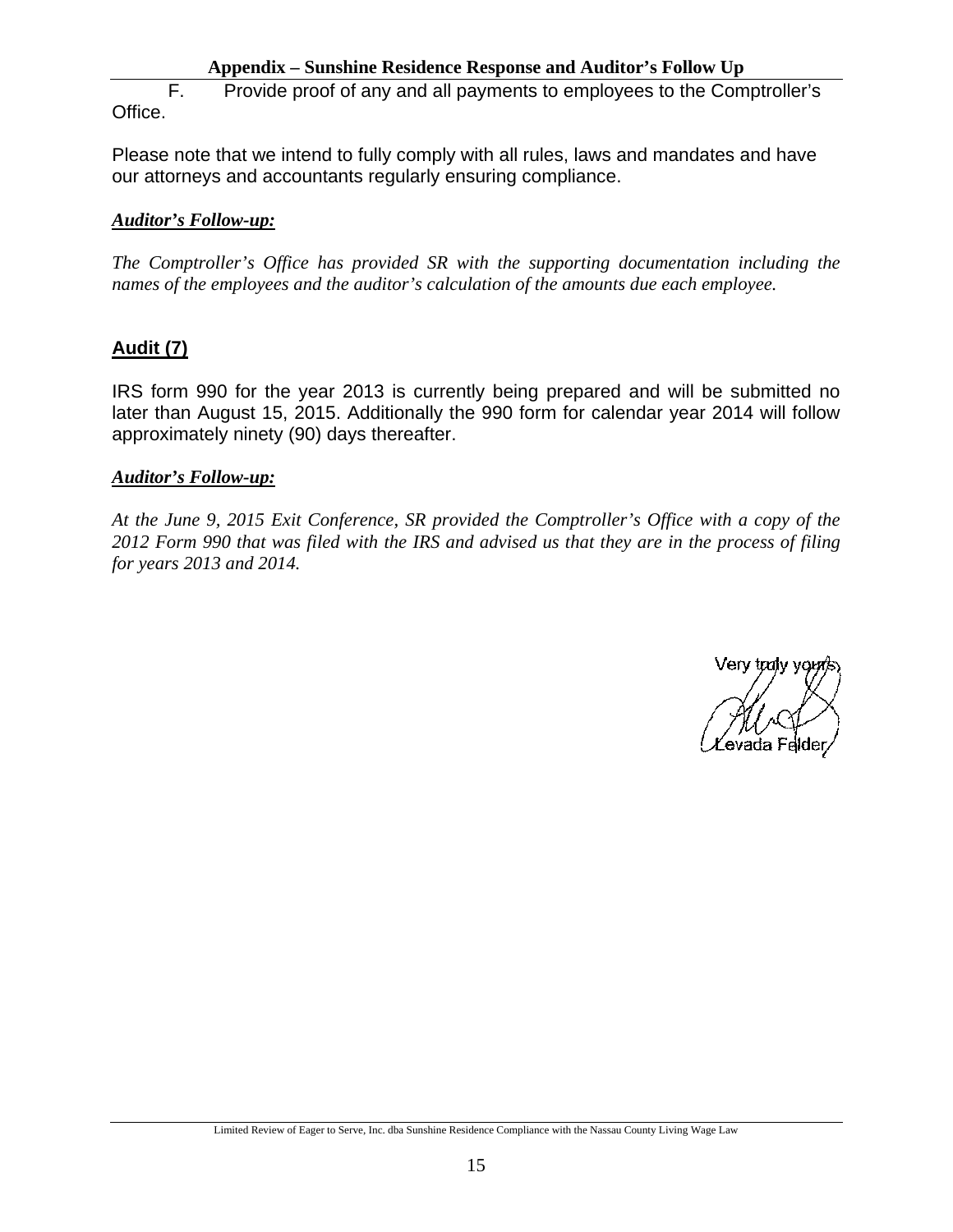|                                    | Emproyee Information             |                                                                             | Earthge                  | 흁                         | Hours | Amount                              | Fodsral Taxos |                                  | State/Local Taxes   Deductions |                                       |                  |                    | Cheer [2]               |
|------------------------------------|----------------------------------|-----------------------------------------------------------------------------|--------------------------|---------------------------|-------|-------------------------------------|---------------|----------------------------------|--------------------------------|---------------------------------------|------------------|--------------------|-------------------------|
|                                    | 95 - CONOREGATE                  |                                                                             |                          |                           |       |                                     |               |                                  |                                |                                       | Nat Pay          |                    |                         |
| $\mathfrak{e}^{\cdot\,\mathsf{d}}$ |                                  | #0011<br>Single(01                                                          | <b>SALARY</b><br>Grass   |                           |       | 2.878.00 SS/Med<br>2.878.00 Fad Vit |               | 220.17 NY State<br>318.25 NY DIS |                                | 114.70                                | Net Pay<br>Check |                    | $\frac{222.77}{13351}$  |
|                                    | <b>95 - CONGREGATE</b><br>Totals |                                                                             | <b>BALARY</b><br>Grove   |                           |       | 2,878.00 SS/Red<br>2,878.00 Fad VM  |               | 220.17                           | <b>AV State</b><br>KV DIS      | 114.70                                | i bak            |                    | 2222.27                 |
|                                    | <b>CLIENT TOTALS</b>             |                                                                             | Gross<br>SALARY          |                           |       | 2,878.00 88/Hed<br>2,878.00 Fed Vit |               | 220.17 NY State<br>318.26 NY DIS |                                | T14.70                                | Ĕ                |                    | $\frac{222.27}{222.27}$ |
| 516 223 7886                       | Payroll<br>Statistics            | Active Employees Not Paid:<br>Terminated Employees Paid:<br>Employees Paid: | $\overline{\phantom{0}}$ | $\mathbf{Q}$ $\mathbf{Q}$ |       |                                     |               |                                  |                                |                                       |                  |                    |                         |
| Eager To Serve, Inc.               |                                  |                                                                             |                          |                           |       |                                     |               |                                  |                                |                                       |                  |                    |                         |
| գիֆ:ՕՐ ՇՐ ՔՐ ոսև                   |                                  | EAGER TO SERVE, INC<br>Client: UDJ<br>Branch: 15                            |                          |                           |       | <b>Payroll Register</b>             |               |                                  | Pariod Covared:<br>Check Date: | 04/07/2012 - 05/18/2012<br>08/16/2013 |                  | an<br>a≸an<br>a≯an | <u> ဗ</u> ဗ္ဂ ဗ –       |

# **Appendix – Sunshine Residence Response and Auditor's Follow Up**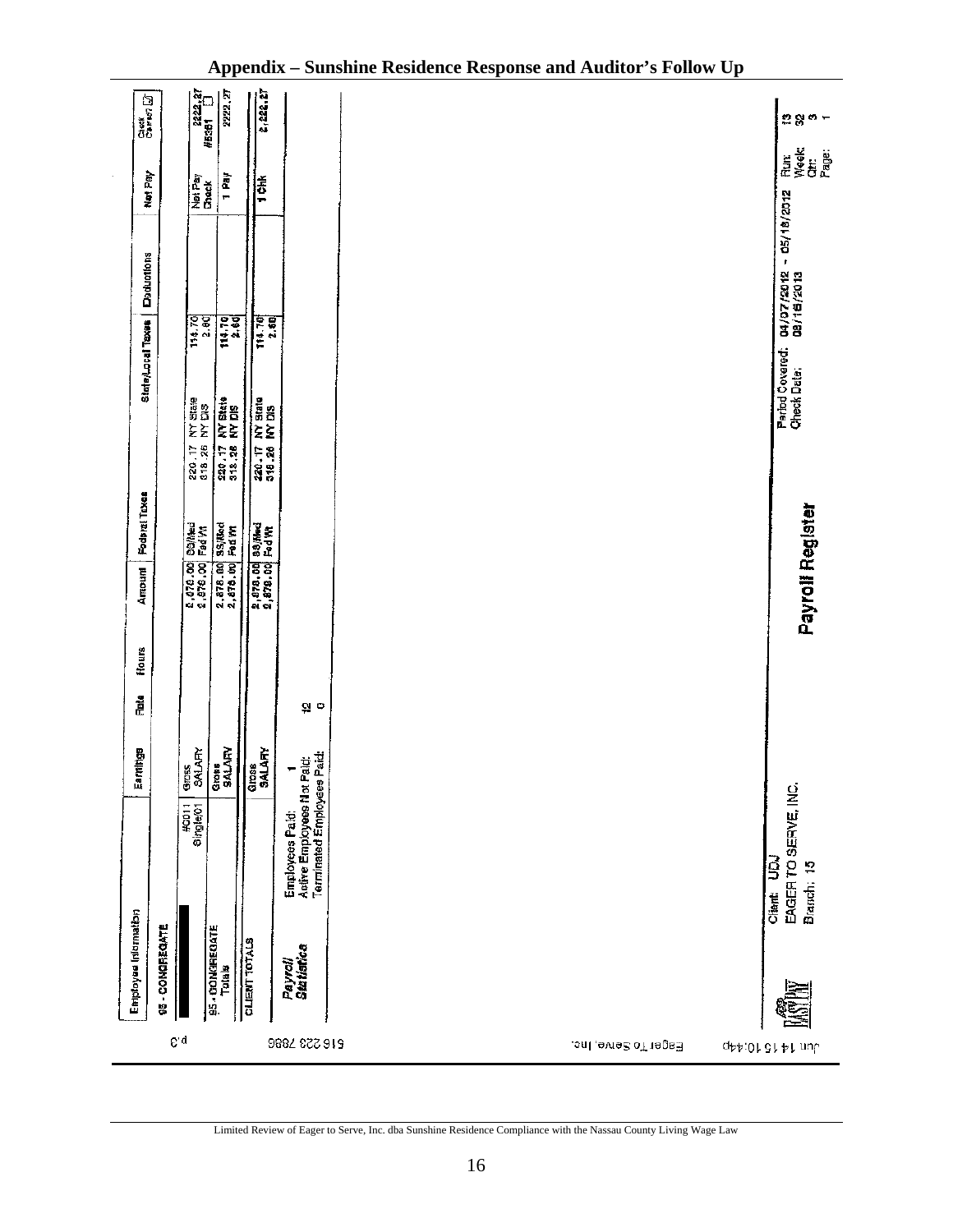|                             | Appendix – Sunshine Residence Response and Auditor's Follow Up<br>JUJI 14 10 10.44p                                                                                        |                                                   |                 |                                                                                                                       | p,4                 |  |
|-----------------------------|----------------------------------------------------------------------------------------------------------------------------------------------------------------------------|---------------------------------------------------|-----------------|-----------------------------------------------------------------------------------------------------------------------|---------------------|--|
|                             | cítibank <sup>®</sup>                                                                                                                                                      |                                                   |                 |                                                                                                                       | CitiBusiness~       |  |
|                             | EAGER TO SERVE, INC.                                                                                                                                                       |                                                   | Account 9602376 | Page 5 of 6<br>Statement Period: Aug 1 - Aug 31, 2013                                                                 | <b>001F1/20F009</b> |  |
|                             | Note: Imaged checks can be used as evidence of payment. Imaged checks appear in numeric order. Non-numbered<br>checks will appear first. Non-check items will appear last. | Check images for account # 9802376                |                 |                                                                                                                       |                     |  |
|                             |                                                                                                                                                                            |                                                   |                 | <u> Estados de Estados especiales do actual de la propia de la propia de la propia de la propia de la propia de l</u> |                     |  |
|                             |                                                                                                                                                                            |                                                   |                 |                                                                                                                       |                     |  |
|                             |                                                                                                                                                                            |                                                   |                 |                                                                                                                       |                     |  |
|                             |                                                                                                                                                                            |                                                   |                 |                                                                                                                       |                     |  |
|                             |                                                                                                                                                                            |                                                   |                 |                                                                                                                       |                     |  |
|                             |                                                                                                                                                                            |                                                   |                 |                                                                                                                       |                     |  |
|                             |                                                                                                                                                                            |                                                   |                 |                                                                                                                       |                     |  |
|                             |                                                                                                                                                                            |                                                   |                 |                                                                                                                       |                     |  |
|                             |                                                                                                                                                                            |                                                   |                 |                                                                                                                       |                     |  |
|                             |                                                                                                                                                                            |                                                   |                 |                                                                                                                       |                     |  |
|                             |                                                                                                                                                                            |                                                   |                 |                                                                                                                       |                     |  |
|                             |                                                                                                                                                                            |                                                   |                 |                                                                                                                       |                     |  |
|                             |                                                                                                                                                                            |                                                   |                 |                                                                                                                       |                     |  |
|                             |                                                                                                                                                                            |                                                   |                 |                                                                                                                       |                     |  |
|                             |                                                                                                                                                                            |                                                   |                 |                                                                                                                       |                     |  |
|                             | <u>the community of the community of the community of the co</u><br>BAREN TO SERVE, INC.<br>INDUSTRIAL<br>PREPORT MY VED                                                   | - مەنزى                                           |                 |                                                                                                                       |                     |  |
|                             | eras and<br><b>ADISSINAL SUA ADIDADE DE CHAO 2376-</b><br>$\blacksquare$                                                                                                   | an sama<br>sum. 72<br>ang manang pagpagpanggunaan |                 |                                                                                                                       |                     |  |
| <b>MARRIA-MARA-MARRIAGO</b> | Ck Date: 08/19/2013 Ck No: 5361 Ami: \$2222.27                                                                                                                             |                                                   |                 |                                                                                                                       |                     |  |
|                             |                                                                                                                                                                            |                                                   |                 |                                                                                                                       |                     |  |
|                             |                                                                                                                                                                            |                                                   |                 |                                                                                                                       |                     |  |
|                             |                                                                                                                                                                            |                                                   |                 |                                                                                                                       |                     |  |
|                             |                                                                                                                                                                            |                                                   |                 |                                                                                                                       |                     |  |
|                             |                                                                                                                                                                            |                                                   |                 |                                                                                                                       |                     |  |
|                             |                                                                                                                                                                            |                                                   |                 | E 3                                                                                                                   |                     |  |

 $\sim$